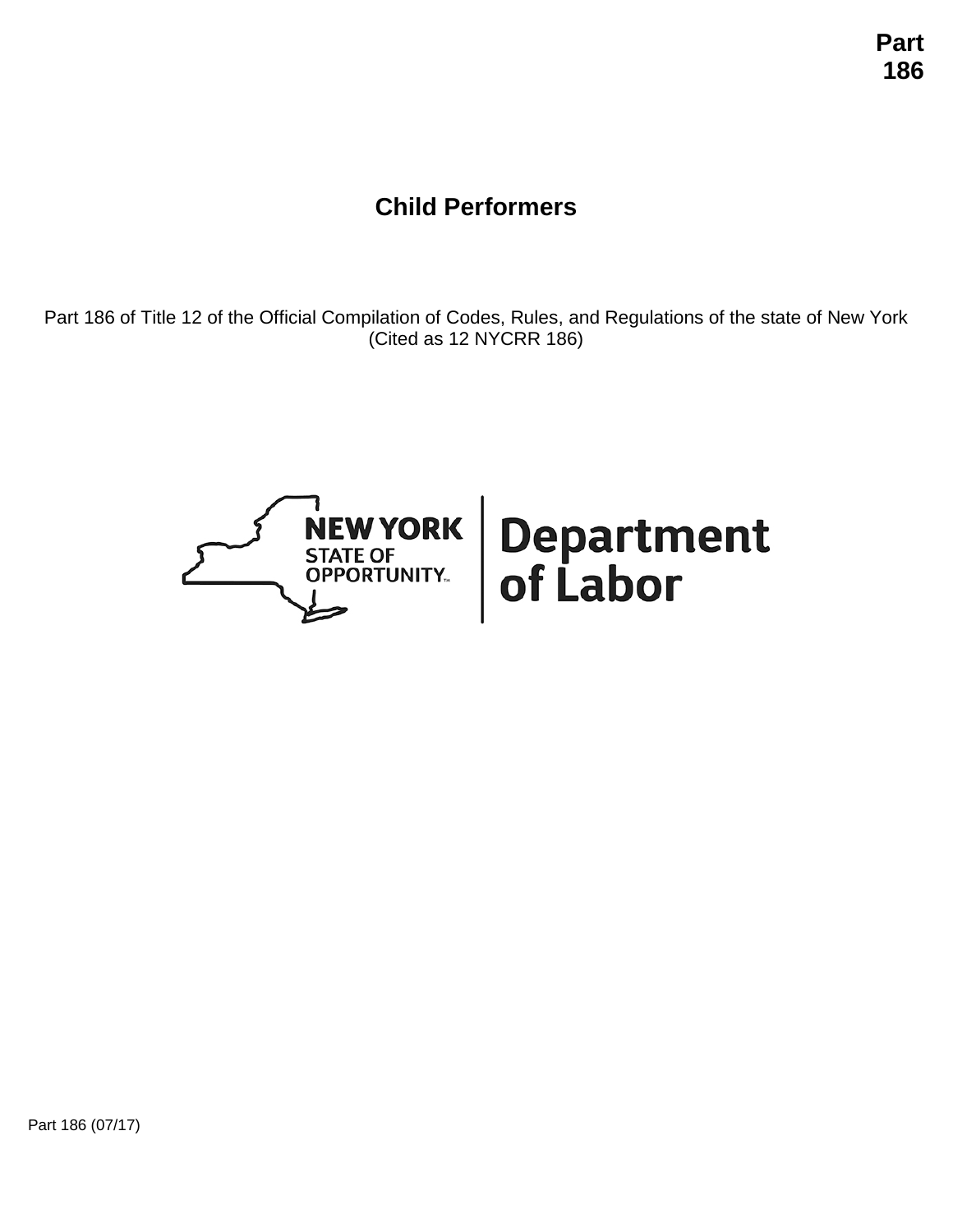## **PART 186 CHILD PERFORMERS**

(Statutory authority: Labor Law §154-a)

- **Subpart 186-1 Purposes, scope and exemptions.**
- **Subpart 186-2**
- **Subpart 186-3 Responsibilities of Parents and Guardians**
- **Subpart 186-4 Responsibilities of employers.**
- **Subpart 186-5 Educational requirements.**
- **Subpart 186-6 Hours and conditions of work.**
- **Subpart 186-7 Records; contracts.**
- **Subpart 186-8 Variances.**
- **Subpart 186-9 Suspension or revocation of permits and certificates.**
- **Subpart 186-10 Penalties andappeals.**

## **SUBPART 186-1 PURPOSES, SCOPE AND EXEMPTIONS**

Sec.

186-1.1 Purposes of Part.

- 186-1.2 Scope.
- 186-1.3 Exemptions

## **§ 186-1.1 Purposes of Part.**

The purposes of this Part are to protect the safety, morals, health, and well-being of child performers, to ensure that child performers who work or reside in the state of New York are provided with adequate education, and to ensure that a portion of the child performer's earnings are kept in trust for the benefit of the child performer until such child reaches the age of majority.

## **§ 186-1.2 Scope.**

This regulation shall apply to all child performers who either reside or work in New York State and to the entities employing them.

## **§ 186-1.3 Exemptions.**

- (a) Live Performances: This Part shall not apply to participation, employment, use or exhibition of any child, other than in the making of a motion picture film or radio or television program:
	- (1) in a church, academy or school, including a dancing or dramatic school, as part of the regular services or activities thereof respectively; or
	- (2) in the annual graduation exercises of any such academy or school; or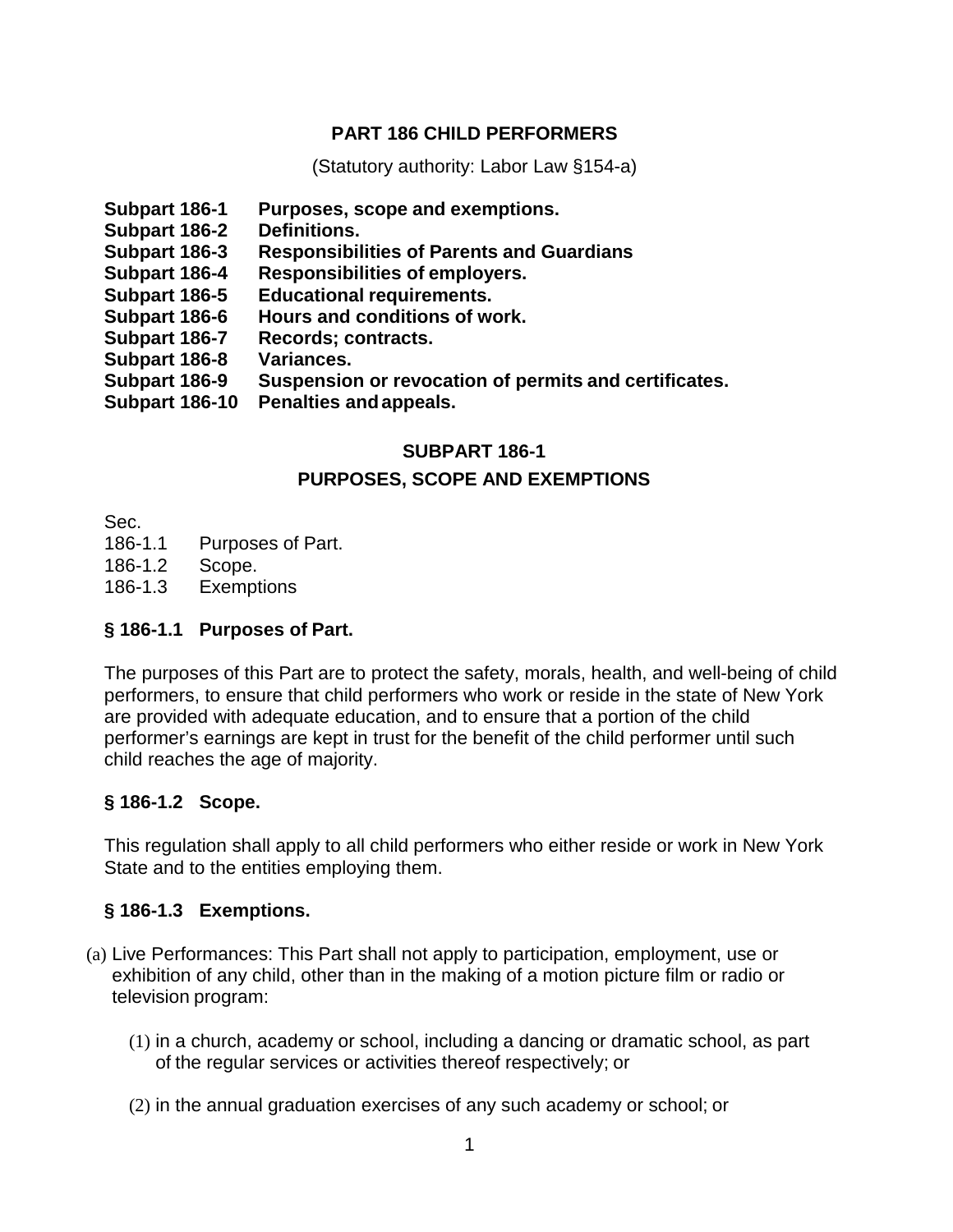- (3) in a private home; or
- (4) in any place where such performance is under the direction, control or supervision of a department of education.
- (b) Radio and Television: This Part shall not apply to participation, employment, use or exhibition of any child in the performance of radio or television programs in cases where:
	- (1) the child or children broadcasting do so from a school, church, academy, museum, library or other religious, civic or educational institution, or
	- (2) for not more than two hours a week from the studios of a regularly licensed broadcasting company, where the performance of the child or children is of a nonprofessional character and occurs during hours when attendance for instruction is not required in accordance with the education law.
- (c) Employer Requirements: In addition to the exemptions set forth above, the requirements of this Part that are imposed on employers, see Subparts 186-4 to 186- 7, shall not apply to participation, use, or exhibition of any child that:
	- (1) is not compensated beyond a stipend, which may not: be tied to productivity, be a substitute for compensation, or exceed 20% of the amount that would otherwise be required to hire a performer for the same services; and
	- (2) is not of a professional character; and
	- (3) occurs during hours when attendance for instruction is not required in accordance with the education law, and
	- (4) is not employed in connection with any trade, business or service.
- (d) Penalties and Sanctions: No penalties or sanctions shall be imposed under this Part for conduct that violates this part where the employer self-identifies and ceases such conduct and abates the violation within 24 hours, either by coming into compliance with the requirement of this Part that was violated or by petitioning the Commissioner for a variance from such requirement.

## **SUBPART 186-2 DEFINITIONS**

Sec.

186-2.1 Definitions

#### **§ 186-2.1 Definitions**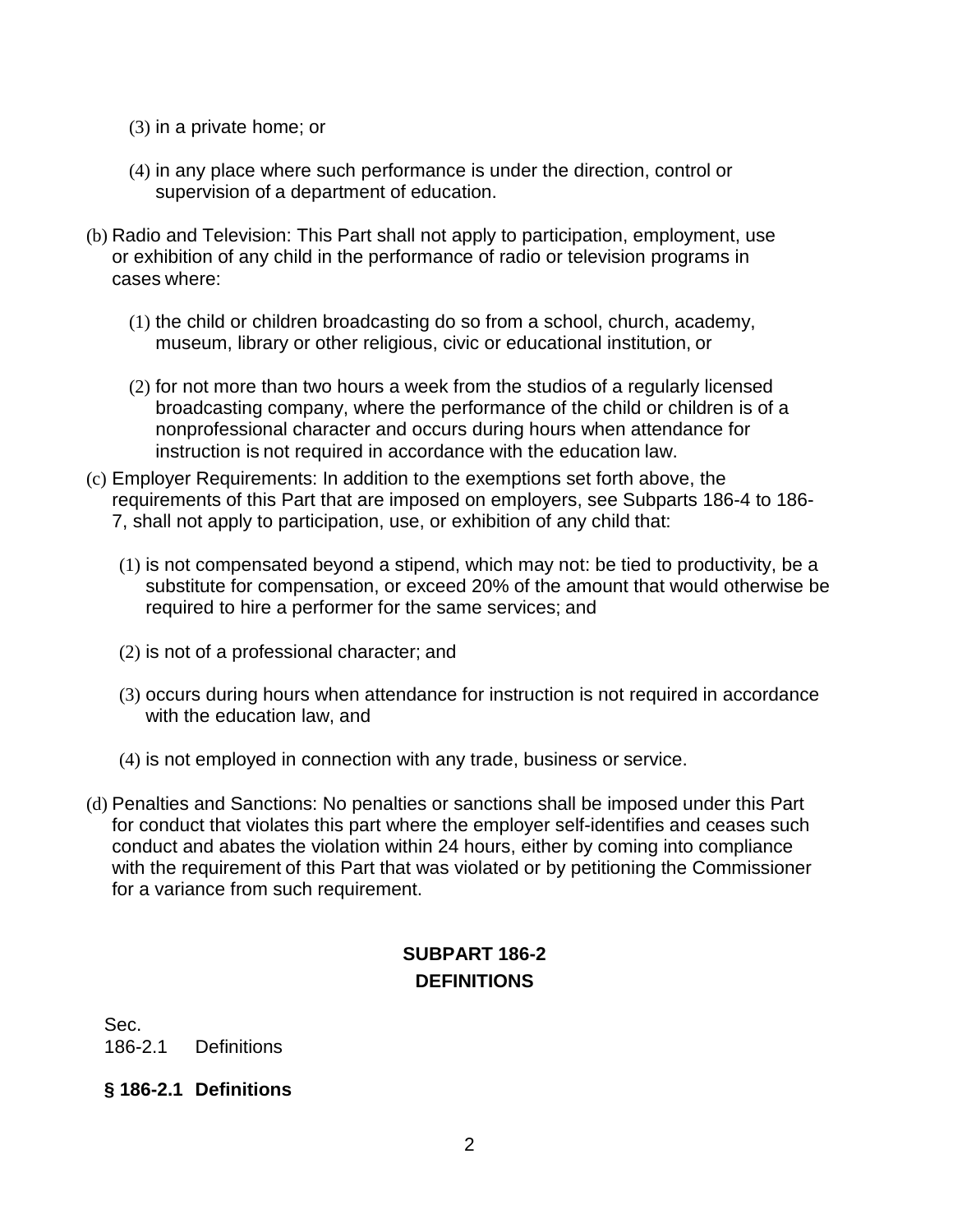As used in this Part:

(a) "Artistic or creative services" shall mean those services in connection with a performance, or an appearance in a reality show, including, but not limited to, services as an actor, actress, dancer, musician, comedian, singer, stunt-person, voice-over artist, or other performer or entertainer, or as a songwriter, musical producer or arranger, writer, director, producer, production executive, choreographer, composer, conductor, or designer.

(1) "Artistic or creative services" shall also include appearing as a model in a television broadcast or program.

(2) Whenever the term "performance" is used in this regulation, it shall mean providing "artistic or creative services."

- (b) "Child performer" shall mean any child under the age of 18 who:
- (1) resides in the state of New York and who agrees to or is employed to render artistic or creative services either within or outside the state of New York; or
- (2) does not reside within the state of New York but agrees to or is employed to render artistic or creative services within the State of New York.
- (c) "Child performer's employer" shall mean a person or entity that employs a child performer in New York State to furnish artistic or creative services either directly or through a third-party provider (loan-out company) or through an agency or service that provides artistic or creative services (casting agency). For purposes of the trust and educational provisions only, the term employment in New York State shall include work performed out-of-state when each of the following conditions exist: the child performer resides in New York State, the employer has an office for the transaction of business in New York State or otherwise does business in New York State, and the child is taken to work at a location out-of-state as part of, and pursuant to, such contractual arrangements. The use of the term "employer" in this regulation shall be deemed to mean "child performer's employer".
- (d) "Child performer's holding fund" shall mean the special fund in the joint custody of the State Comptroller and the Commissioner of Taxation and Finance consisting of revenues received and interest accrued from transfers of a portion of a child performer's gross earnings by employers on behalf of child performers who do not have a child performer trust account pursuant to Part 7 of Article 7 of the New York Estates, Powers, and Trusts Law, and all other monies deposited into the fund pursuant to law.
- (e) "Child Performer Permit" shall mean the document issued by the Department to a parent or guardian of a child performer that authorizes the child performer to render artistic or creative services pursuant to Article 4-A of the New York Labor Law.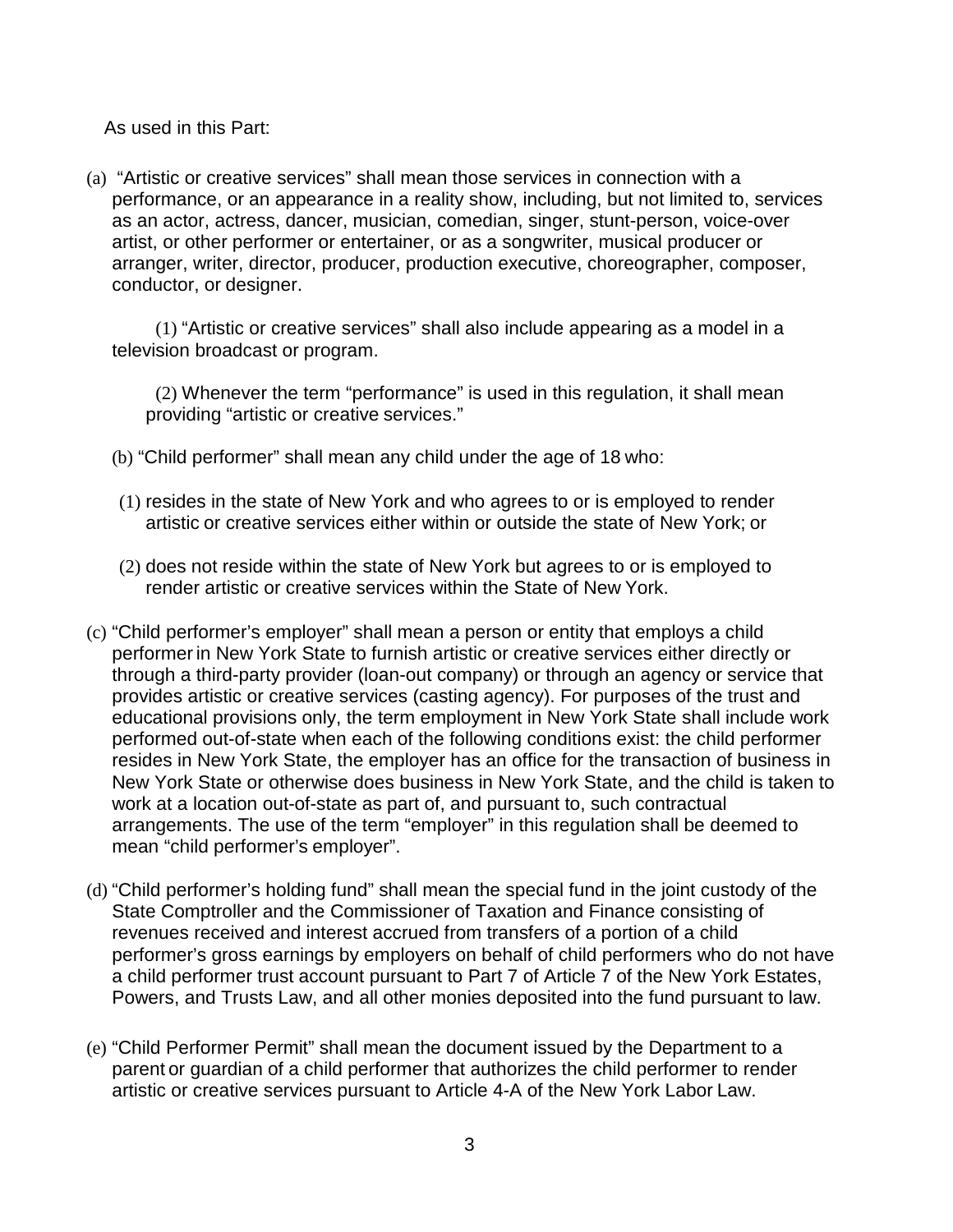- (f) "Child performer trust account" shall mean an account established for the benefit of a child performer, which, at a minimum, meets the requirements of Part 7 of Article 7 of the Estates, Powers and Trusts Law.
	- (g) "Commissioner" shall mean the Commissioner of Labor of the State of New York.
	- (h) "Comptroller" shall mean the Comptroller of the State of New York.
	- (i) "Department" shall mean the New York State Department of Labor.
- (j) "Employ" shall mean permitting or suffering a child performer to engage in artistic or creative services, whether or not the child performer or any other person is paid for those services and whether or not any person pays a fee or other charge to view or hear such services.
- (k) "Employer Certificate of Eligibility" shall mean the document issued by the Commissioner to a child performer's employer that demonstrates proof of authorization to employ a child performer pursuant to Article 4-A of the Labor Law.
- (l) "Employer Certificate of Group Eligibility" shall mean a blanket permit issued by the Commissioner to an employer that permits employment of a group of children not as individuals but as a group, for no more than two days, in order to establish a background scene or to perform as a group, such as a crowd in the street, on mass transit or bus, in a classroom or auditorium, or as in a choir. Such group may be assembled by the employer or may be provided by a casting agency, school, church, camp, club, choir, team, or other similar entity.
- (m) "Employment schedule" shall mean the time that a child performer is required to be present at his or her place of employment, excluding time spent traveling between the child's school or residence and the place of employment, but including time spent traveling from one place of employment to another place of employment.
- (n) "Gross earnings" shall mean the total compensation prior to taxes, allowable deductions, or commissions payable to a child performer pursuant to a contract or, in the case where the services of the child performer have been obtained through a third party individual or a personal services corporation (loan-out company), the total compensation paid to the third party or the loan-out company for the services of the child performer. However, where the child performer is a musician, singer, songwriter, musical producer or arranger, "gross earnings" means the total compensation under the contract including royalties and advances but excluding allowable deductions to offset those advances or other expenses paid to third parties by the employer pursuant to the contract.
- (o) "Live theater" shall mean performances before a live audience in a drama or musical, which constructs a representational impression utilizing speech, song, gesture, music, dance, spectacle or other performing arts, that is not produced for the principal purpose of television broadcast or motion picture distribution.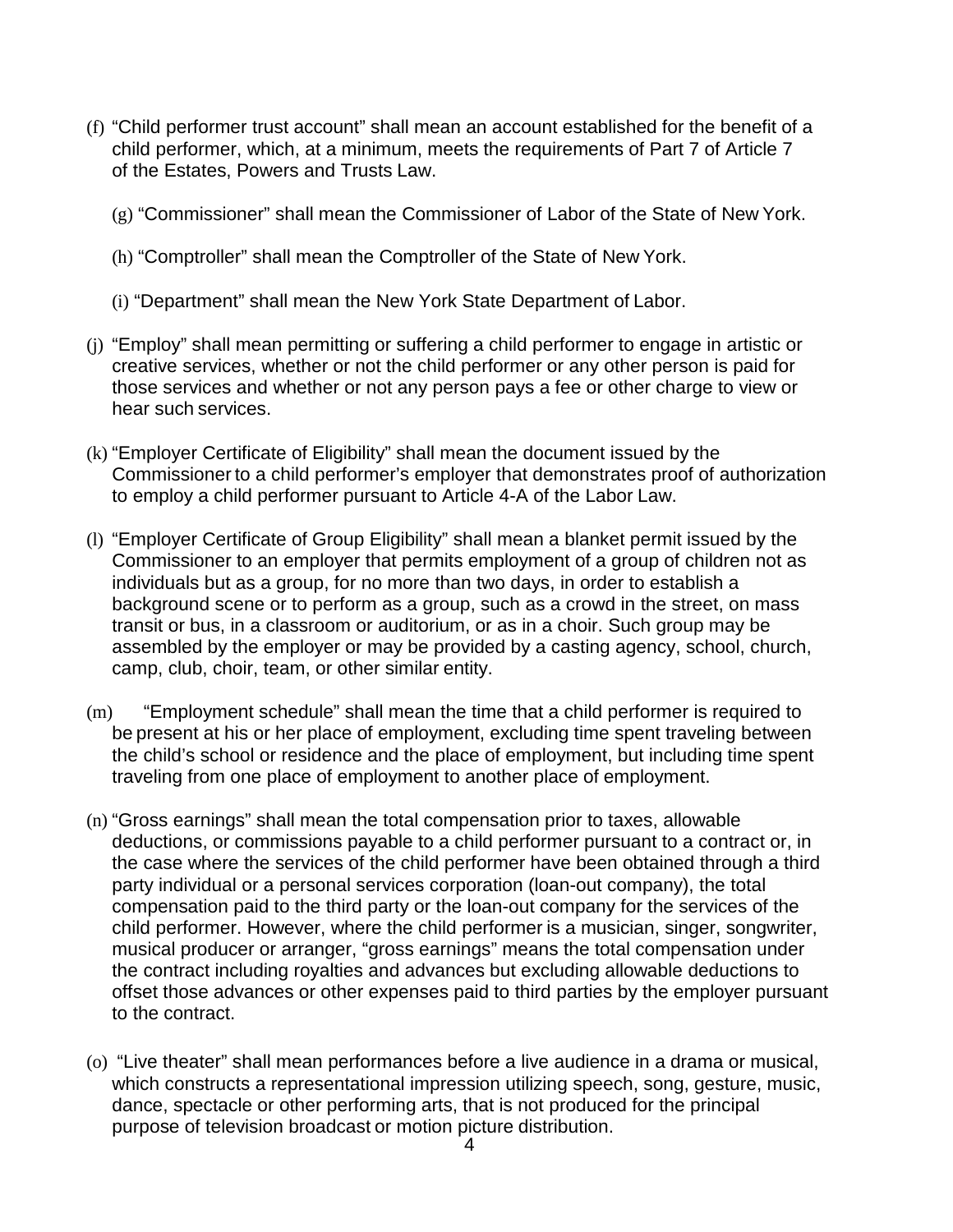- (p) "Opening day" shall mean a live theatrical production's first day of regular performances before a live audience, following the standard rehearsal period, technical rehearsals, and preview performances.
- (q) "Payroll service company" shall mean a person, independent contractor, or organization engaged by employers for the purpose of paying employees, withholding taxes and other payroll deductions, and making trust account transfers as provided in § 186-4.5 of these regulations.
- (r) "Preview performances" shall mean the period following the standard and technical rehearsal periods in a live theatrical production, during which time performances are presented in front of live audiences for the exclusive purpose of modifying creative, technical or other aspects of a show prior to its opening day.

(s) "Reality show" shall mean the visual and/or audio recording or live transmission, by any means or process now known or hereafter devised, of a child appearing as himself or herself, in motion pictures, television, visual, digital, and/or sound recordings, on the internet, or otherwise.

"Reality show" shall not include recording or live transmitting of non-fictional:

- (1) athletic events;
- (2) academic events, such as, but not limited to, spelling bees and science fairs; and
- (3) interviews in newscasts or talk shows.
- (t) "Responsible person" shall mean a person over eighteen years of age designated or employed in accordance with these regulations to supervise one or more child performers and safeguard their best interests while the child performers are employed by the employer. Every responsible person designated or employed by an employer, casting agency, talent agent or similar entity must be qualified by training and experience to care for the safety and well being of children. In determining whether the responsible person to be designated or employed by an employer, casting agent or similar entity is qualified by training and experience, the entity shall assess whether the person to be designated is familiar with the hours and working conditions requirements of Subpart 186-6, shall conduct a check of New York State and national sex offender registries, and shall consider the results in accordance with Article 23-A of the Correction Law.
- (u) "Serious injury" shall mean death, disfigurement, or an injury resulting in the loss of consciousness or requiring medical treatment beyond first aid.
- (v) "School day" shall mean any day in which a minor is required to attend school upon instruction pursuant to state or local law. School days for home-schooled or distance educated

children shall be determined by the calendar of an appropriate public school in the child's district of residence or of the distance education school in which the child is enrolled.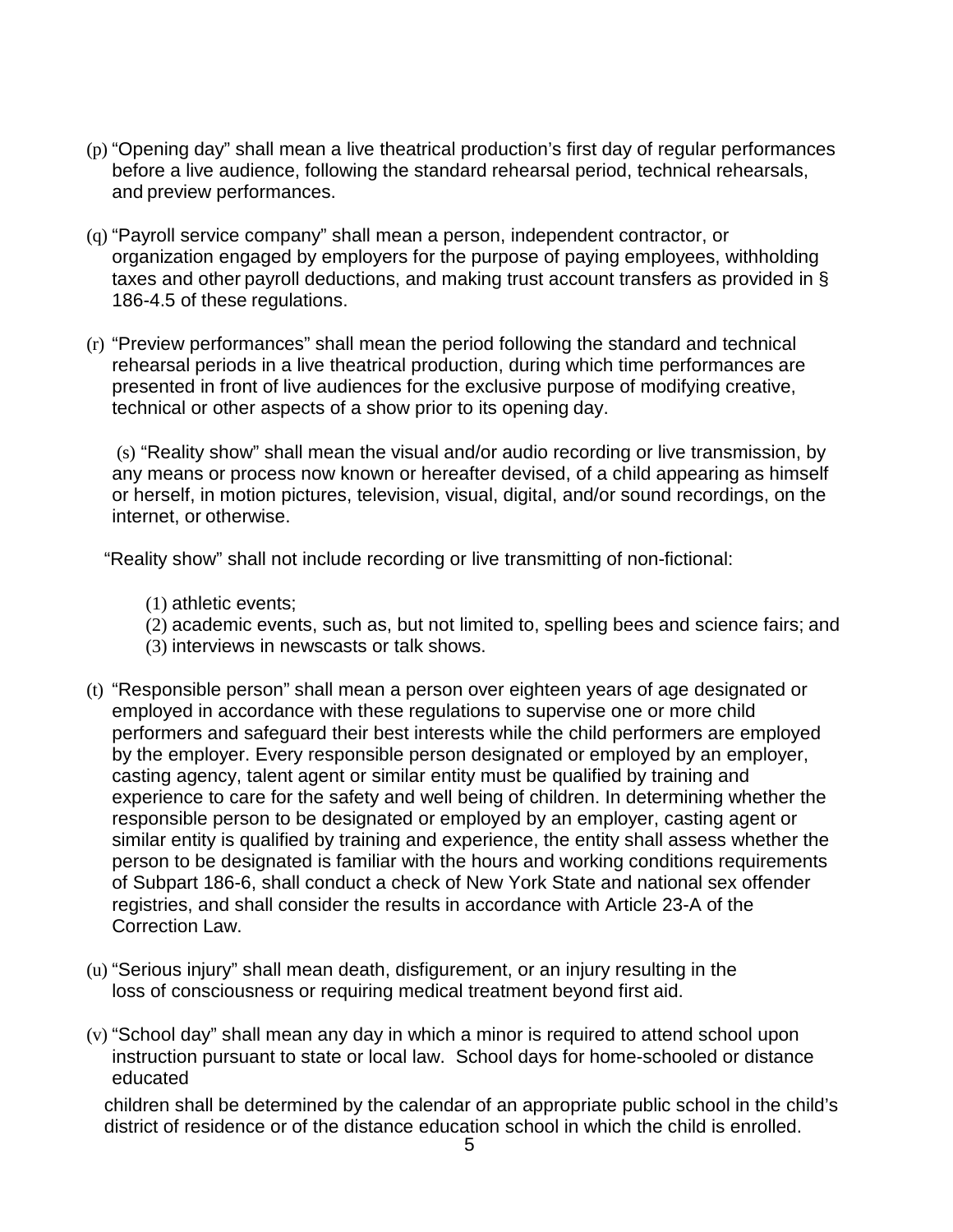- (w)"Standard rehearsal period" shall mean the period prior to a live theatrical production's opening day, during which time performers are regularly engaged in practicing songs, dialogue, choreography or other elements of the production in preparation for performances before a live audience.
- (x) "Technical rehearsals" shall mean the period prior to a live theatrical production's opening day, during which time performers and production coordinators synchronize technical aspects of a production including, but not limited to, lighting, sound, wire rigging and cue controls.
- (y) "Temporary Child Performer Permit" shall mean the document issued by the Commissioner to a parent or guardian of a child performer that authorizes the child performer to render artistic or creative services pursuant to Article 4-A of the New York Labor Law for no longer than fifteen days from its date of issuance during which time the parent(s) or guardian(s) of the child performer may establish a child performer trust account or provide the Commissioner with other documentation needed to obtain a Child Performer Permit.
- (z) "Work day" shall mean the time that a child performer is required or permitted to be present at his or her place of employment, excluding time spent traveling between the child's school or residence and the place of employment, but including rehearsal, preparation and performance time, standby time, time for meals, study, rest and recreation, and time spent traveling from one place of employment to another place of employment.

## **SUBPART 186-3 RESPONSIBILITIES OF PARENTS AND GUARDIANS**

Sec.

- 186-3.1 Child Performer Permit.
- 186-3.2 Application for Child Performer Permit.
- 186-3.3 Renewal of Child Performer Permit.
- 186-3.4 Temporary Child Performer Permit.
- 186-3.5 Child performer trust account.
- 186-3.6 Designated responsible person.

## **§ 186-3.1 Child Performer Permit.**

- (a) No parent or guardian of a child shall allow the child to be employed as a child performer unless the parent or guardian has a current and valid Temporary Child Performer Permit or a Child Performer Permit issued by the Commissioner on behalf of the child.
- (b) Notwithstanding the above, a parent or guardian shall not be required to obtain a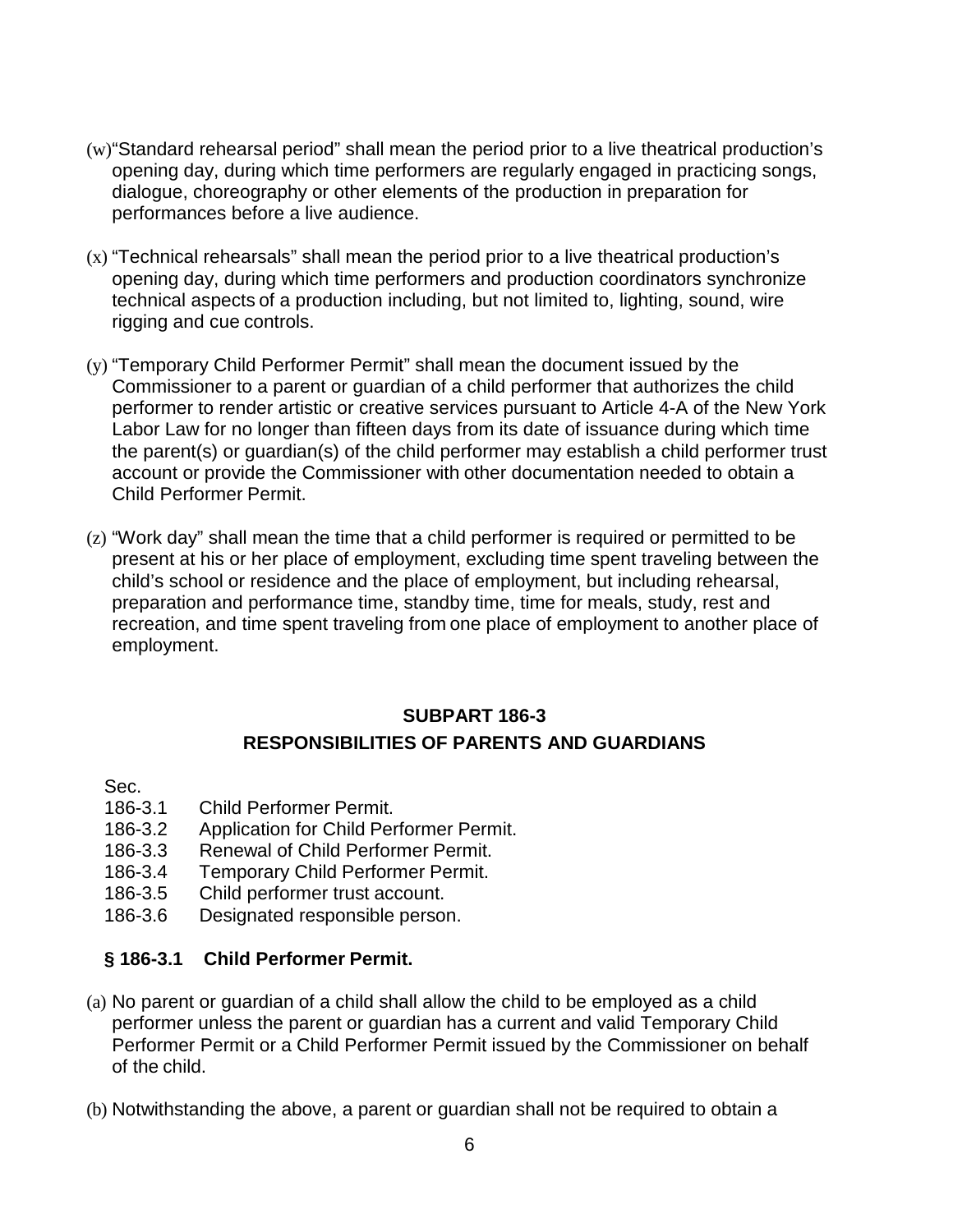Temporary Child Performer Permit or Child Performer Permit in order for a child to participate in a production or performance under a blanket permit designated as an Employer Certificate of Group Eligibility issued by the Commissioner to an employer.

#### **§ 186-3.2 Application for Child Performer Permit.**

- (a) A parent or guardian of a child performer shall apply for a Child Performer Permit on a form and in a manner provided by the Commissioner. The application shall contain such information as the Commissioner may require including, but not limited to:
	- (1) the given name and the professional name of the child, if different from the given name;
	- (2) the child's social security number. If the child does not yet have a social security number, or has not yet been born at the time of application, the social security number shall be submitted as soon as it becomes available;
		- (3) a physical description of the child;
	- (4) the name and address of the child's parent(s) or guardian(s) and their home and business phone numbers;
	- (5) any additional information deemed relevant by the Commissioner;

(6) an acknowledgement by the parent or guardian that he or she has reviewed the educational materials on eating disorders posted on the Department's website pursuant to Section 154 of the Labor Law; and

- (7) a declaration by the parent or guardian that he or she agrees to be bound by all laws, rules and regulations covering the employment of child performers and consents to the issuance of the permit.
- (b) The application shall be accompanied by:
- (1) a copy of the child's birth certificate, baptismal certificate, naturalization papers, passport, or their equivalents, showing the child's date of birth (required with the initial application but not subsequent applications);
- (2) a copy of a picture identification of the parent or guardian issued by a government agency;
- (3) if the applicant is a guardian, a notarized statement from the parent naming such person as guardian, or a certified and numbered court document appointing such person as guardian;
- (4) evidence that the child performer, if he or she has reached the age of required schooling, is maintaining satisfactory academic performance or is no longer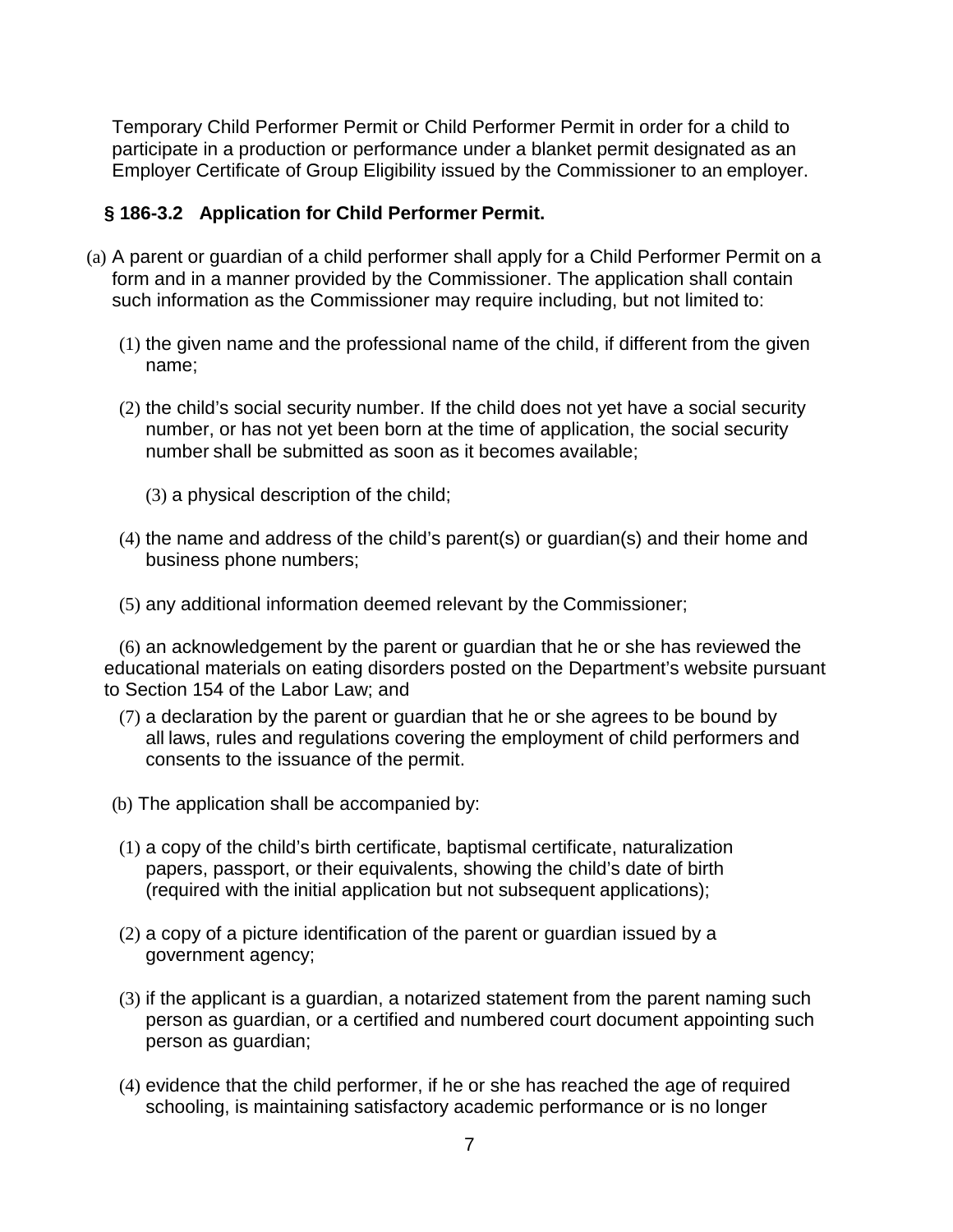required by law to attend school;

- (5) documentation from a financial institution indicating that a child performer trust account has been established on behalf of the child and is currently open. The documentation must include the name of the child performer, the name of the trustee, the type of account, the number of the account, and the name and address of the local branch of the institution where the account is located; and
- (6) the signed written certification of a licensed physician, physician's assistant or nurse practitioner that the minor was examined within twelve months prior to the date of application and has been found to be physically capable of engaging in employment without endangering the child's health. If there are limitations on the types or duration of activities in which the child can safely engage, the practitioner shall state the limitations on activities.
- (c) A Child Performer Permit shall be valid for twelve calendar months from the date of issuance by the Department.
- (d) Prior to the start of employment, the parent or guardian shall give the employer a copy of the child performer's permit. On or before the expiration date of the permit, the parent or guardian shall give the employer a copy of a renewed permit.
- (e) In order for a Child Performer Permit to be valid for paid performance work, the parent or guardian must attach, to the employer's copy of the permit, documentation of a child performer trust account and the information necessary for the employer to make the required transfers to the account, except for the Temporary Child Performer Permit, under which the parent or guardian has up to fifteen days from the date of issuance of the permit to give the employer such documentation and information. In order for a Child Performer Permit to remain valid for paid employment, the parent or guardian must give the employer all updates to the information regarding the trust account as changes occur.

## **§ 186-3.3 Renewal of Child Performer Permit.**

- (a) For a child to remain continuously eligible to work as a child performer, the parent or guardian shall renew the Child Performer Permit no later than thirty days prior to its expiration.
- (b) An application for a renewal of a child performer permit shall be made on a form and in a manner established by the Commissioner and shall include but not be limited to the following:
	- (1) any changes to information provided in the previous permit application, accompanied by any documentation necessary to establish such changes, as required by the Commissioner;
	- (2) documentation from a financial institution showing that a child performer trust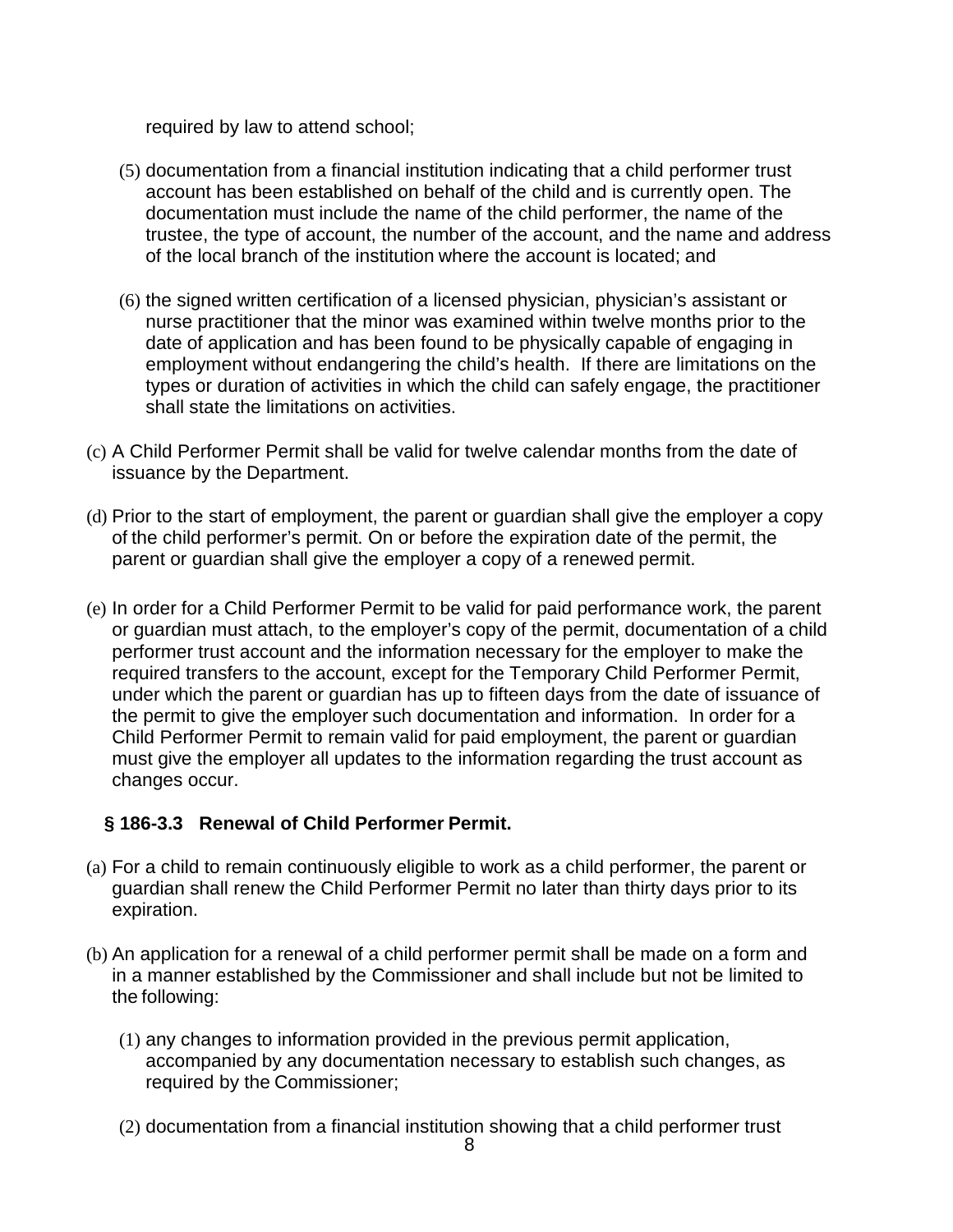account has been established on behalf of the child and is currently open. The documentation must include the name of the child performer, the name of the trustee, the type of account, the number of the account, and the name and address of the local branch of the institution where the account is located;

- (3) an original certificate of satisfactory academic performance for the most recently completed semester signed by an official of the child's school, or evidence that the child is no longer required by law to attend school; and
- (4) an updated health certification based upon an examination within twelve months prior to the date of renewal application.
- (c) The Commissioner may decline to issue a renewal permit to any parent or guardian of a child performer who has not complied with the provisions of this Part or any other laws or regulations relating to the employment of child performers, or for other good cause shown.
- (d) A renewal of a Child Performer Permit shall be valid for a period of twelve months following its date of issuance.

#### **§ 186-3.4 Temporary Child Performer Permit.**

- (a) Prior to the first employment of a child performer, the Commissioner may issue a Temporary Child Performer Permit in order to give the parent or guardian of the child performer time to establish a child performer trust account or to produce all documentation required by the Department for the issuance of a Child Performer Permit.
- (b) A Temporary Child Performer Permit shall be valid for fifteen days from the date of issuance.
- (c) A Temporary Child Performer Permit may be issued only once for a given child.

#### **§ 186-3.5 Child performer trust account.**

- (a) A child performer's parent or guardian shall establish a child performer trust account for the benefit of the child prior to the child's first instance of paid employment as a child performer and shall maintain such account until the custodian of such account transfers the contents thereof to the child performer or the child performer's estate pursuant to section 7-6.20 of the Estates, Powers and Trusts Law, except that a Temporary Child Performer Permit will allow the parent or guardian up to fifteen days to establish such a trust account.
- (b) The parent(s) or guardian(s) of a child performer may serve as the custodian(s) of the child performer trust fund subject to the limitation set forth in subdivision (f) of this section.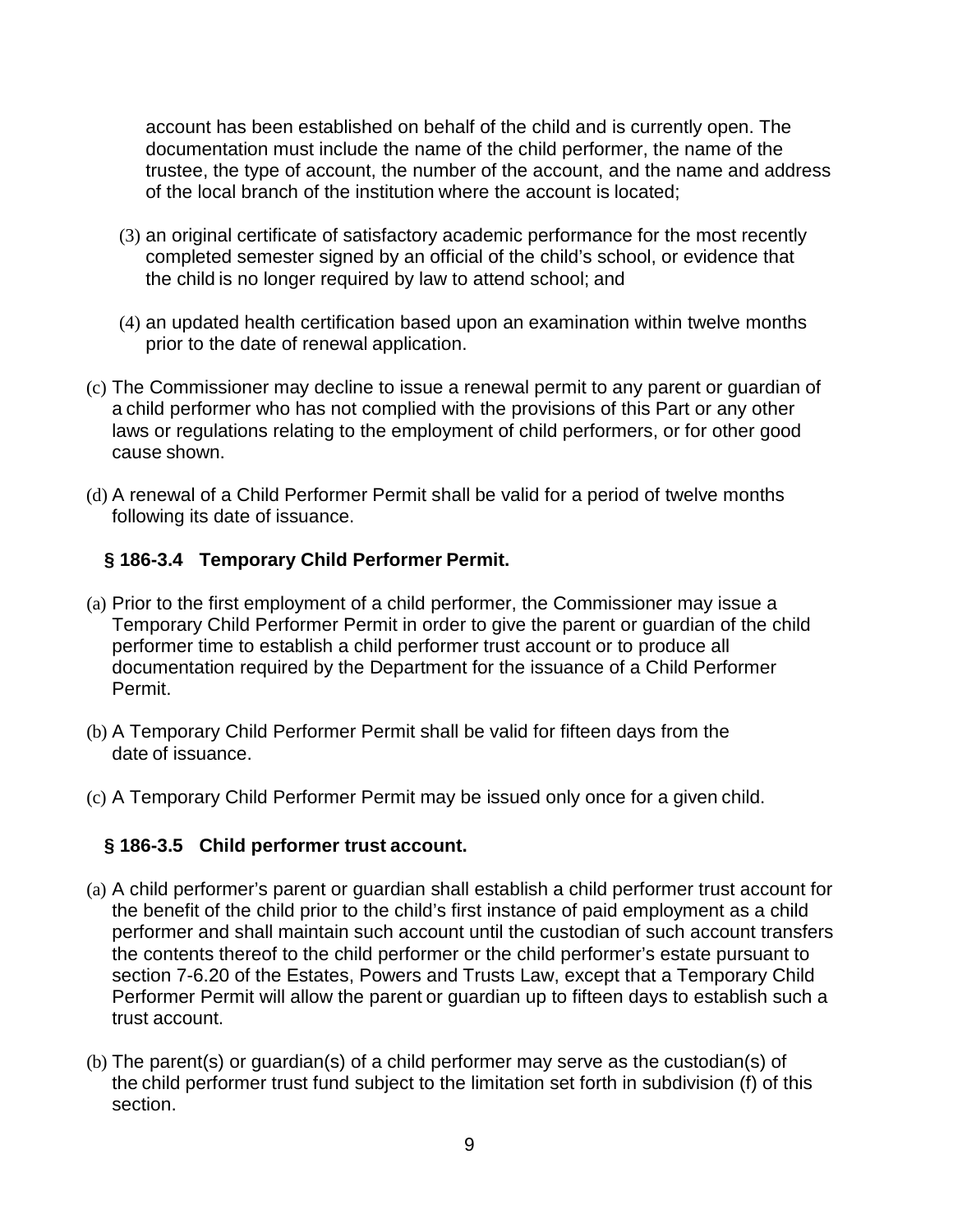- (c) The amount of the transfers made by the employer into the child performer trust account shall be established by the custodian(s) of the account, provided that they may not be less than the minimum transfer amounts (fifteen percent of gross earnings) set forth in Part 7 of Article 7 of the Estates, Powers and Trusts Law. Where the custodian is other than the parent or guardian, the parent or guardian may ask the custodian to require the employer to transfer a specific amount or percentage more than fifteen percent of the gross earnings to the trust account, in which case the custodian shall notify the employer of the requirement. The custodian, parent or guardian shall communicate in writing to the employer the specific amount, and any change in the amount, to be transferred into the child performer trust account.
- (d) The child performer's parent or guardian shall provide the employer with all information necessary to make transfers to such account on behalf of the child performer, within fifteen days of commencement of the child performer's employment.
- (e) A parent or guardian of a child performer shall ensure that the custodian of the trust account promptly notifies the child performer's employer of any change in facts which affect the

employer's obligation to set aside funds under Article 7 of the Estates, Powers, and Trust Law.

- (f) Once the child performer's trust fund balance is equal to or exceeds two hundred fifty thousand dollars (\$250,000.00), the custodian, parent or guardian shall ensure that a trust company is appointed as custodian of the account. The appointment of a trust company as custodian of the account shall be disclosed to the Department upon the next application for the renewal of a Child Performer Permit following such appointment.
- (g) A child performer trust account is not required for unpaid performances under an Employer Certificate of Group Eligibility.

## **§ 186-3.6 Designated responsible person.**

- (a) The parent or guardian of a child performer under the age of 16 shall designate a responsible person for the child, whose duties shall be to accompany the child throughout the workday and to monitor the child's safety and well being on behalf of the parent or guardian.
- (b) The parent or guardian may choose to serve as the responsible person for his or her own child performer under the age of 16 or may designate another adult at least 18 years of age, including another child performer's parent or guardian, to serve as the responsible person for the first parent's or guardian's child.
- (c) Notwithstanding sub-sections (a) and (b) of this section, in live theater or other live performance, when it is physically impracticable for the employer to permit a responsible person designated by the parent or guardian to accompany a child under the age of 16, the employer shall either: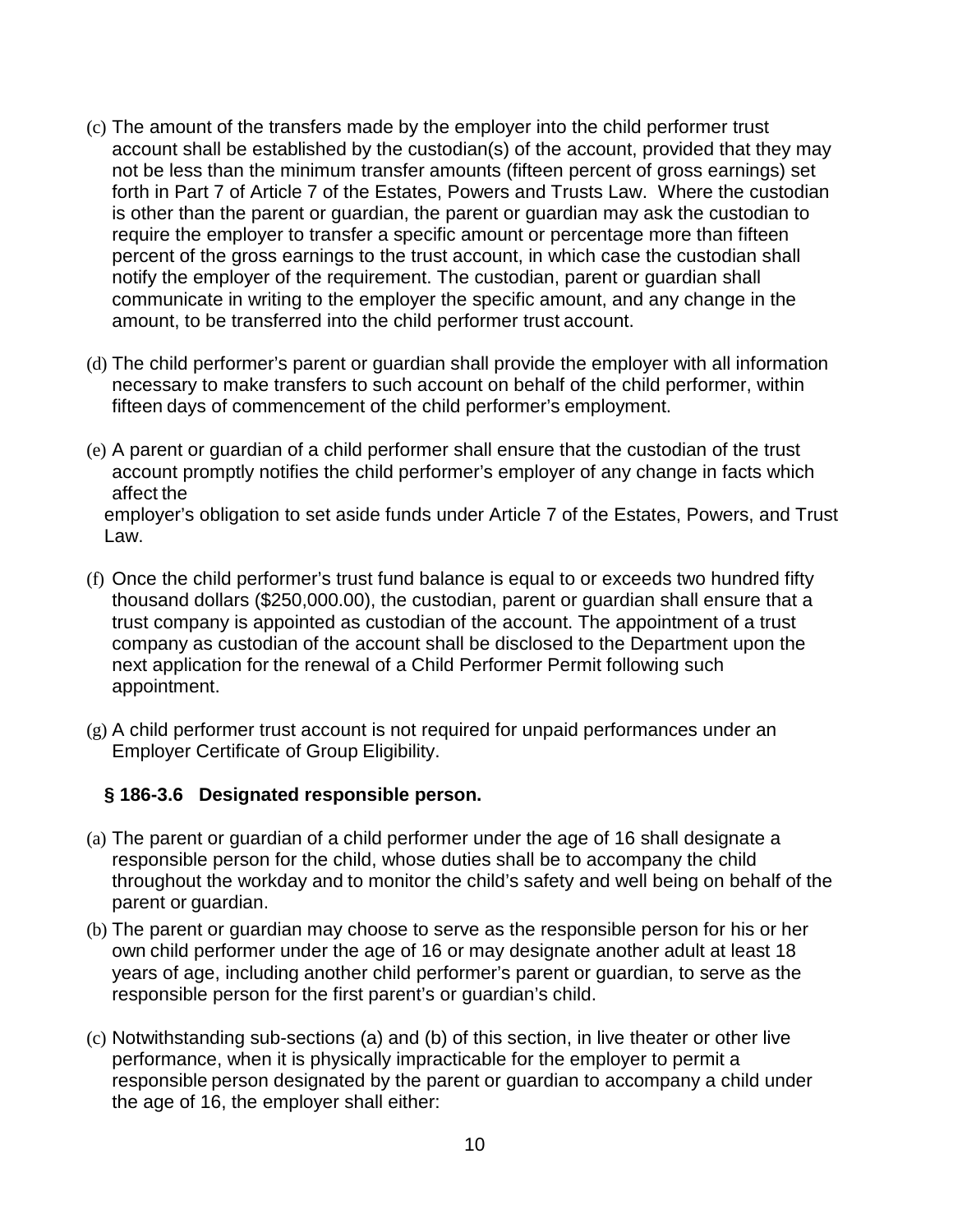- (1) employ a responsible person at least 18 years of age to accompany the child and monitor the safety and well being of the child. Such person may be responsible for more than one child. The parent or guardian and the employer must agree in writing on the responsible person. The parent or guardian shall not unreasonably withhold his or her agreement; or
- (2) provide facilities to observe and hear the child, through electronic or other appropriate means, to the responsible person designated by the parent or guardian;

or both.

- (d) All preceding sub-sections of this section shall not apply to children employed under an Employer Certificate of Group Eligibility. Instead, the employer and/or the entity providing the group of children shall provide at least one adult for every twenty children or fraction thereof under the age of 16 to accompany the group throughout the workday and monitor the children's safety and well being.
- (e) Nothing in this section shall diminish the employer's responsibility to ensure the safetyand well being of child performers.

## **SUBPART 186-4 RESPONSIBILITIES OF EMPLOYERS**

Sec.

- 186-4.1 Employer Certificate of Eligibility to employ child performers.
- 186-4.2 Application for and renewal of an Employer Certificate of Eligibility.
- 186-4.3 Notice of use of child performers.
- 186-4.4 Proof of Child Performer Permit.
- 186-4.5 Trust account transfers by the employer.
- 186-4.6 Provision for a responsible person.
- 186-4.7 Provision of a nurse for certain infants.

## **§ 186-4.1 Employer Certificate of Eligibility to employ child performers.**

- (a) Employer Certificate of Eligibility: Except as otherwise provided in this section, no person or entity may employ one or more child performers unless the person or entity possesses an Employer Certificate of Eligibility to employ child performers issued by the Commissioner.
- (b) Employer Certificate of Group Eligibility: An employer may employ a group of children not as individuals, but as a group, to establish a background scene or to perform as a group by obtaining an Employer Certificate of Group Eligibility. Such Employer Certificate of Group Eligibility shall permit the listed child performers to work for no more than two days, which need not be consecutive, during specified dates of use and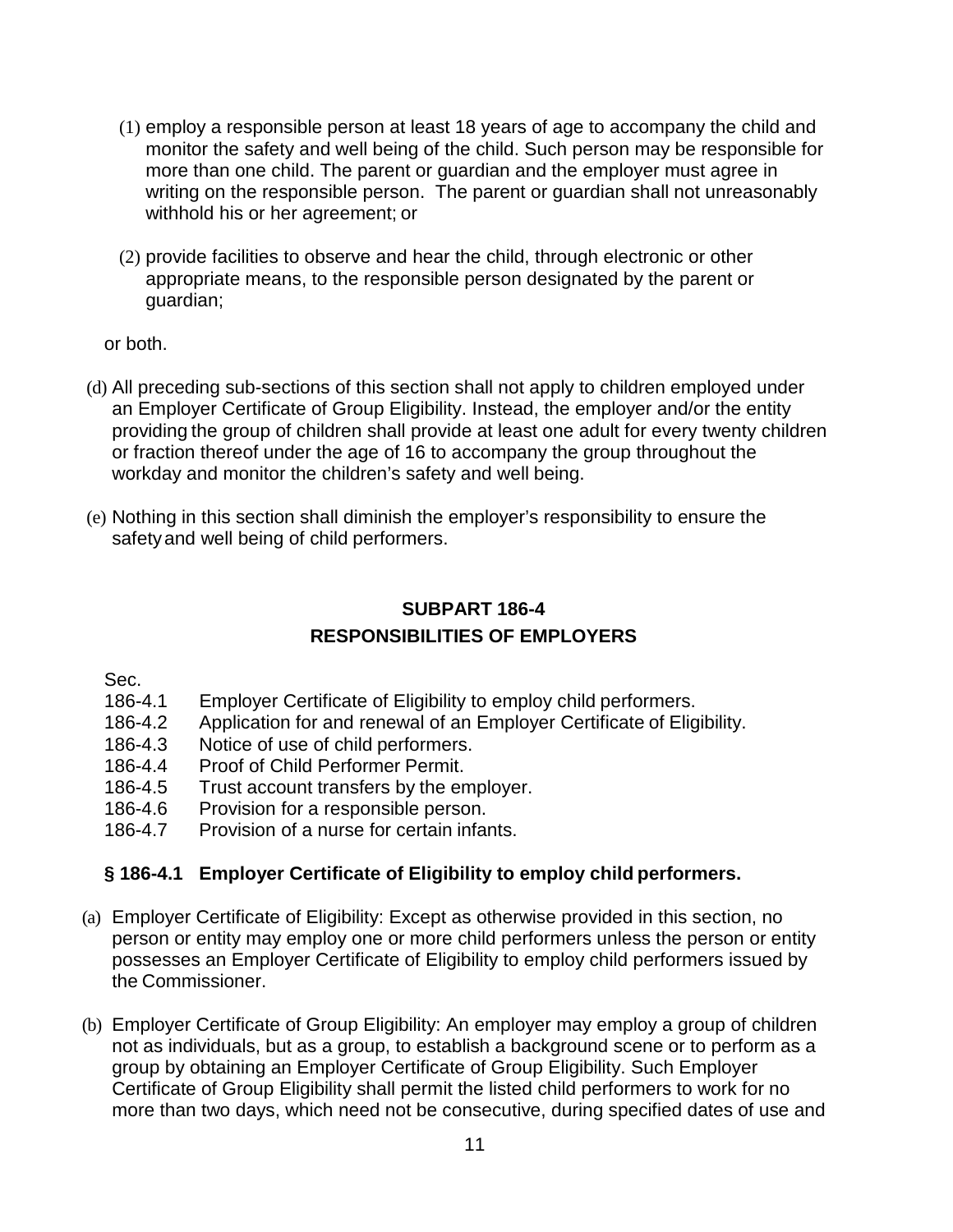shall be subject to the following conditions:

(1) Any day that a child reports to work at the request of the employer shall count as one of the two permitted days of work, whether or not work is provided.

(2) The employer and/or the entity providing the group of children shall provide at least one adult for every 20 children or fraction thereof under the age of 16 to accompany the group

throughout the work day and to monitor the children's safety and well-being. They may designate parents or other qualified persons as responsible persons for the group.

(c) An Employer Certificate of Eligibility or Employer Certificate of Group Eligibility shall not be issued if the Commissioner determines that the employment or activity contemplated may be hazardous or detrimental to the physical or mental health, morals, education, or general welfare of the child performer(s).

## **§ 186-4.2 Application for and renewal of Employer Certificate of Eligibility.**

- (a) All applications for an Employer Certificate of Eligibility or Employer Certificate of Group Eligibility and all applications for renewal of an Employer Certificate of Eligibility shall be made to the Department prior to employing one or more child performers.
- (b) The applicant for either an initial or a renewal Employer Certificate of Eligibility or an Employer Certificate of Group Eligibility shall submit such application on a form and in a

manner required by the Department and shall provide such information as the Commissioner shall require including, but not limited to:

- (1) the applicant's name, federal tax identification number, business and email addresses, telephone number, names of corporate officers, if any, and type (e.g. movie, play, commercial, etc.) and location of employment of child performers for which the certificate is requested;
- (2) proof of the applicant's compliance with the mandatory coverage requirements of the workers' compensation and disability benefits laws on forms approved by the Chair of the New York State Workers' Compensation Board;
- (3) completion of the due diligence questionnaire required by the Department including, but not limited to, disclosure of any prior violations of this Part, of federal or state labor laws, or of other state or federal laws governing the employment of child performers and disposition thereof;
- (4) a signed acknowledgement that the applicant has read, understands, and agrees to abide by the laws, rules, and regulations applicable to the employment of child performers and understands that the failure to do so may result in the suspension or revocation of the certificate or a denial of a renewal of such certificate; and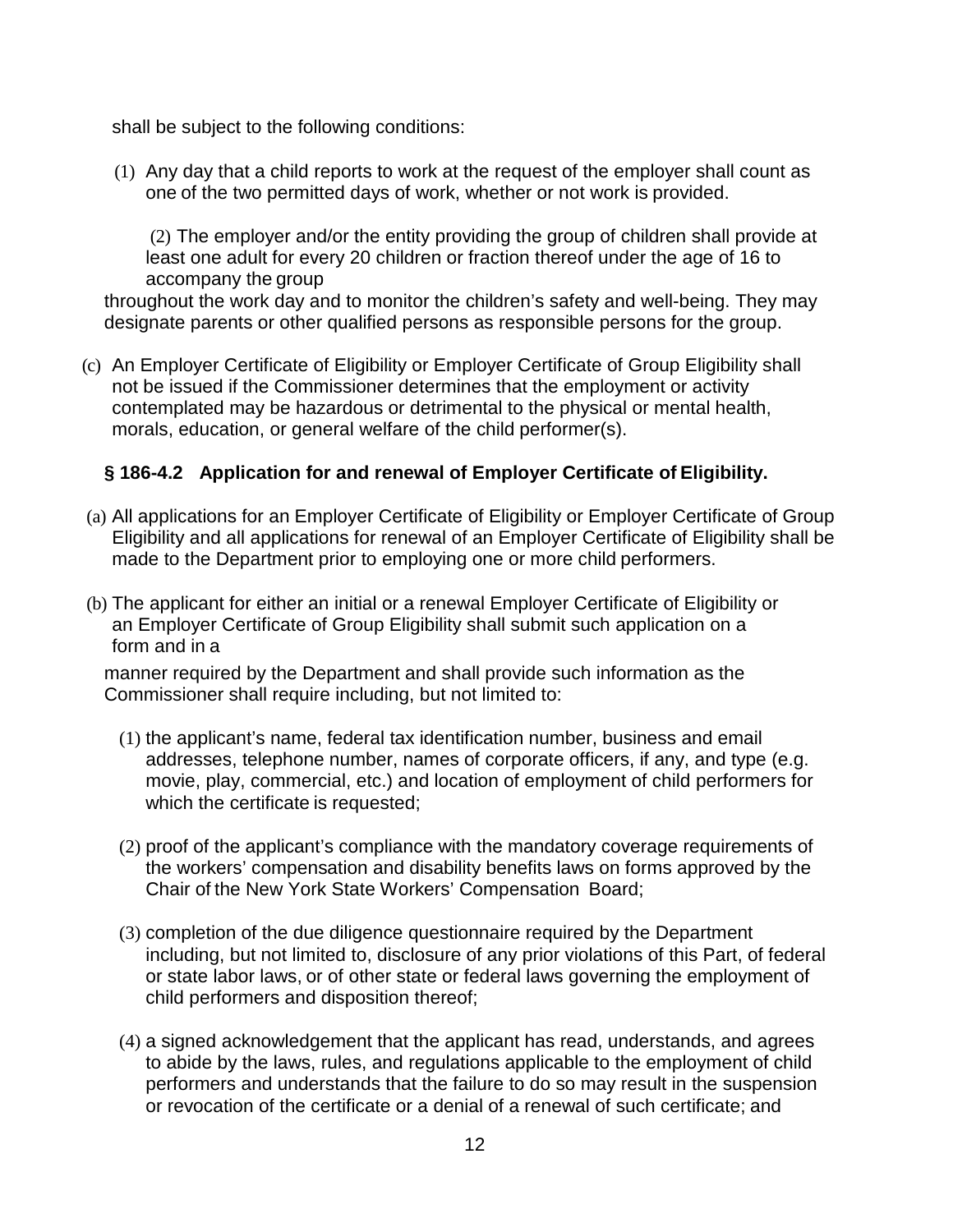- (5) any additional information deemed relevant by the Commissioner.
- (c) In addition to the information required under subdivision (b) of this section, an applicant for an Employer Certificate of Group Eligibility shall also provide to the Commissioner:
	- (1) a description of the manner or role in which the group of children will be employed;
	- (2) the date(s) of such use;
	- (3) the physical address of the location of such use;
	- (4) the name and contact information of the employer's on site representative;
	- (5) the approximate number of children to be employed under such certificate; and
	- (6) the name and contact information of the employer's on site representative.
- (d) An application for an initial or renewal Employer Certificate of Eligibility or an Employer Certificate of Group Eligibility shall be accompanied by a fee in an amount established by the Commissioner. Such fee amounts are:
	- (1) three hundred fifty dollars (\$350.00) for an initial Employer Certificate of Eligibility and two hundred dollars (\$200.00) for a renewal thereof; or
	- (2) two hundred dollars (\$200.00) for an initial Employer Certificate of Eligibility or renewal thereof for employers operating theaters containing fewer than five hundred seats; or
	- (3) two hundred dollars (\$200.00) for an Employer Certificate of Group Eligibility.
- (e) An Employer Certificate of Eligibility shall be valid for a period of three years from the date of issuance unless suspended or revoked pursuant to Subpart 186-9 of this Part. An application for renewal of an Employer Certificate of Eligibility shall be submitted to the Department no later than thirty days prior to the expiration of such certificate.
- (f) An Employer Certificate of Group Eligibility shall be valid only for the duration of the performance or appearance for which such certificate was granted, and in no case for more than two days of work, which need not be consecutive. The Employer Certificate of Group Eligibility shall be maintained by the employer, together with a list of children to be covered by such certificate, and the written consent of the parent or guardian of each listed child and shall be available for inspection on site during the covered performance or appearance. The list of children shall identify each child by the true and stage name and the age of the child, and the name and address of the child's parent or guardian.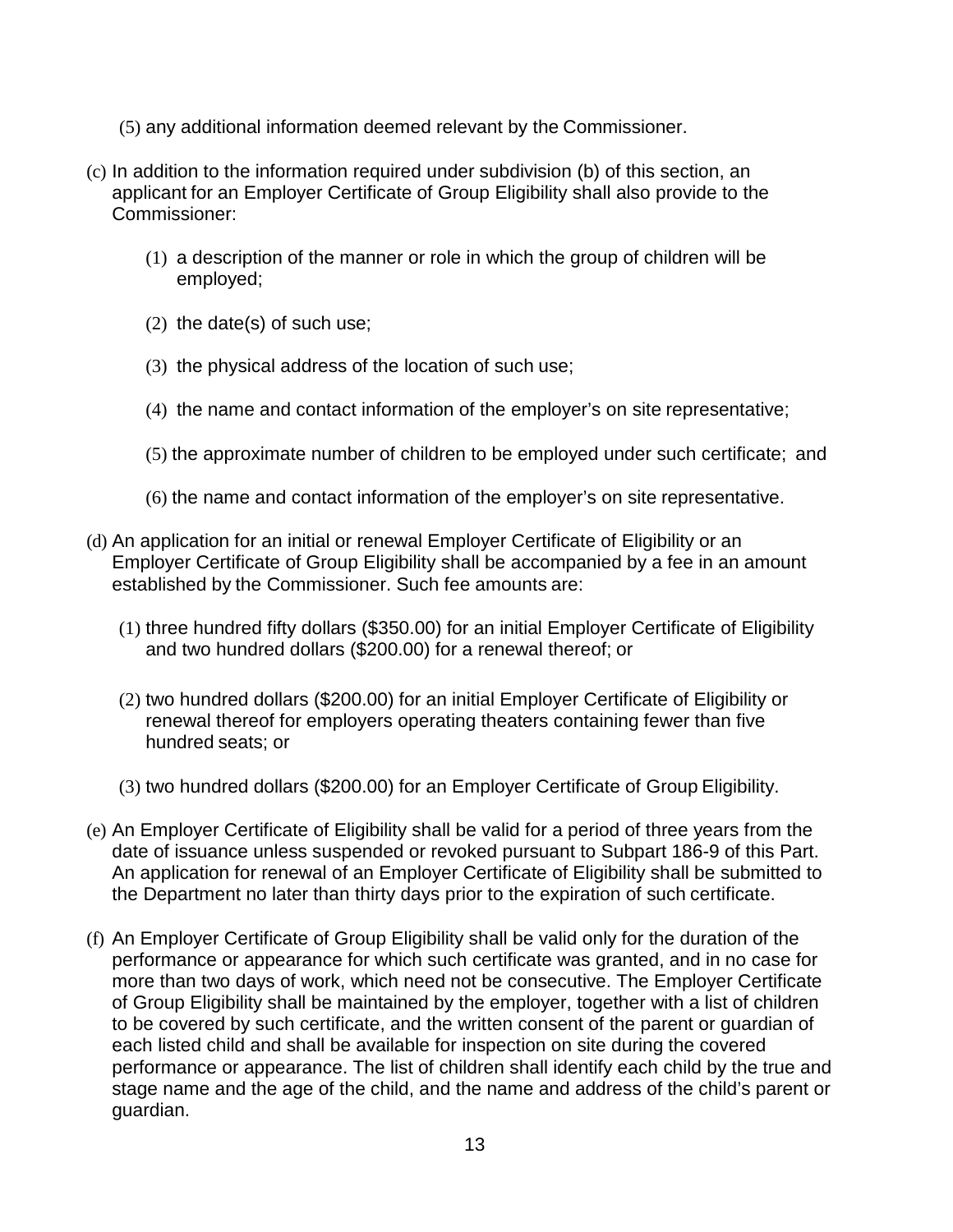- (g) An Employer Certificate of Eligibility or Employer Certificate of Group Eligibility shall not be issued, or an Employer Certificate of Eligibility shall not be renewed if:
	- (1) all requirements set forth in subdivisions (a) through (d) of this section have not been met;
	- (2) a civil penalty previously imposed on the employer for a violation of laws or regulations governing the employment of child performers has not been paid as of the date of application;
	- (3) the Commissioner finds that the employer has violated any provision of Article 4-A of the Labor Law of the State of New York, Section 7-7.1 of the Estates, Powers and Trusts Law of the State of New York, Section 35.01 of the Arts and Cultural Affairs Law of the State of New York and/or any provision of this Part within three years of the last assessment of a civil penalty against the employer under this Part, or has been found to have committed serious violations of other state, federal or local laws with regard to the employer's employment of child performers or has otherwise demonstrated a lack of responsibility in the employment of child performers of such seriousness as to warrant the refusal to issue or renew an Employer Certificate of Eligibility; or
	- (4) the Commissioner has reasonable cause to believe that the employer has employed or will employ any child performer in any manner that may be hazardous or detrimental to the physical or mental health, morals, education, or general welfare of the child performer(s).

## **§ 186-4.3 Notice of use of child performers.**

- (a) No employer shall employ child performers without having first notified the Commissioner of its intent to employ child performers. Such notice shall include:
	- (1) the date(s) and expected duration of such use;
	- (2) the complete physical address of the location of such use;
	- (3) the approximate number of child performers the employer will use;
	- (4) the name and contact information of the employer's on site representative; and
	- (5) any other information deemed necessary by the Commissioner.
- (b) Such notice shall be provided in writing at least two business days prior to the commencement of the use of the child performer(s), which may be updated during production as necessary.
- (c) No notice of use shall be required to employ a group of children under an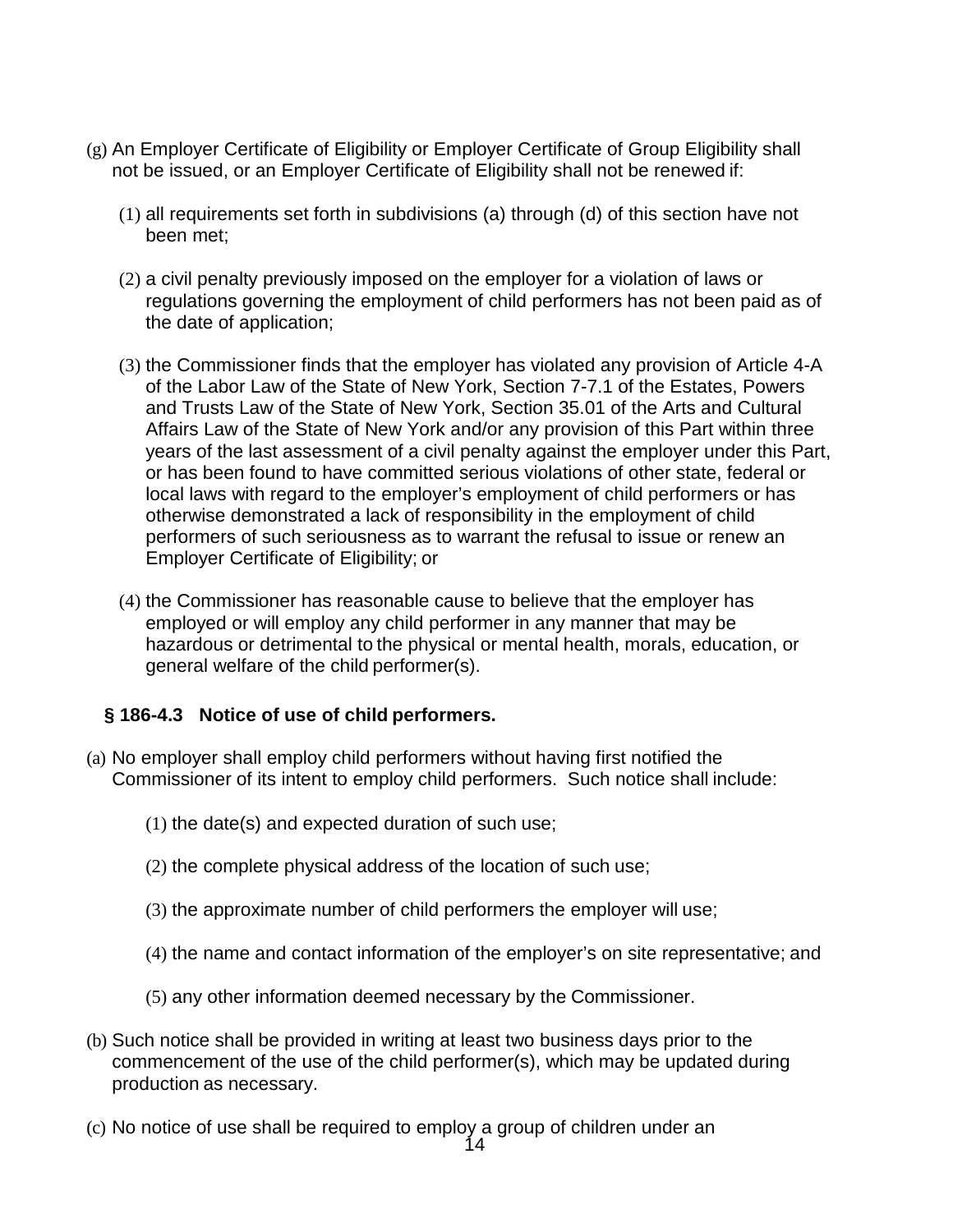Employer Certificate of Group Eligibility.

(d) Notices required under this section shall be submitted to:

New York State Department of Labor Division of Labor Standards Permits and Certificates Unit Building 12, Governor Averell Harriman State Office Campus Albany, New York 12240 Fax # (518) 457-2731

or to a web address established by the Commissioner for electronic transmission of such notice.

## **§ 186-4.4 Proof of Child Performer Permit.**

- (a) Except as otherwise provided in this section, no employer shall employ a child performer unless:
	- (1) at or before the start of employment, the parent or guardian has given the employer a copy of a currently valid Temporary Child Performer Permit or Child Performer Permit, and by the expiration date of such permit, has given the employer an updated permit;
	- (2) if the employment is paid, information on the child performer trust account and funds transfer thereto is attached to the employer's copy of the Child Performer Permit or, in the

case of a Temporary Child Performer Permit, provided to the employer within fifteen days from the issuance of such Temporary Child Performer Permit;

(3) a copy of the Temporary Child Performer Permit or Child Performer Permit is at the workplace and available for inspection; and

(4) the parent or guardian has provided the employer with current emergency contact information and authorization to provide emergency medical treatment for the child performer.

- (b) Children employed under an Employer Certificate of Group Eligibility shall not be covered by subdivision (a) of this section. Instead, no employer shall employ such a group of children unless at or before the start of employment:
	- (1) if the employment is to be paid, the necessary information on the child performer trust account and funds transfer thereto has been collected from the parents or guardians by the employer or entity providing the group of children; and
	- (2) the employer has access to current emergency contact information and the authorizations of parents or guardians to provide emergency medical treatment for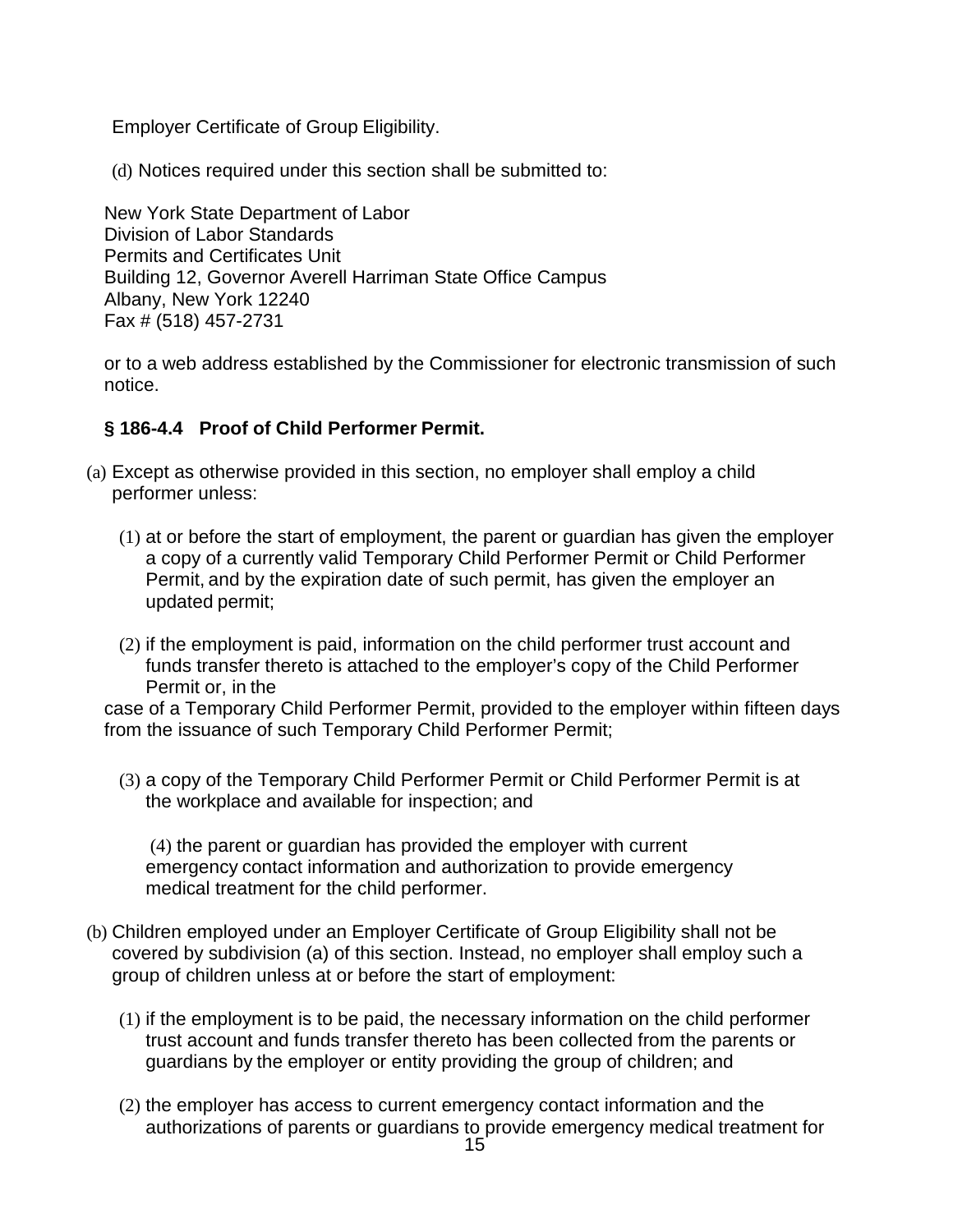each child either directly or from a responsible official of the entity providing the group of children.

#### **§ 186-4.5 Trust account transfers by the employer.**

- (a) An employer of a child performer shall obtain from the parent or guardian the information necessary to enable the employer to transfer funds into a child performer trust account for the child in accordance with Article 7, Section 7-7.1 of the Estates, Powers and Trusts Law. The information shall be obtained on or before the start of paid employment, except that up to fifteen days is allowed if a Temporary Child Performer Permit has been issued giving the child's parent or guardian up to fifteen days to establish the account.
- (b) Each employer, or payroll service company, of a child performer shall transfer fifteen percent or more , as specified by the parent, guardian or custodian in writing, of the child performer's gross earnings from the employer into the child performer trust account.
	- (1) If the performance contract is for a period of thirty days or less, the employer or payroll service company is required to transfer not less than fifteen percent of the child performer's gross earnings to the custodian of the child performer trust account within thirty days following the final day of employment. Such transfer shall be made in accordance with Article 7 Part 6 of the Estates, Powers and Trusts Law, the Uniform Transfers to Minors Act.
	- (2) If the performance contract is for a period longer than thirty days, the employer or payroll service company shall transfer (by check or electronic means) not less than fifteen percent of the child performer's gross earnings to the custodian of the child performer trust account every payroll period in accordance with Article 7 Part 6 of the Estates, Powers and Trusts Law, the Uniform Transfers to Minors Act.
- (c) The employer or payroll service company shall provide the parent or guardian with a written record of deductions from the child performer's gross wages and notification of transfer of funds to the child performer trust account within five business days of such transfer. The notification of transfer may be incorporated into the child's pay stub.
- (d) If the parent or guardian has not provided the employer with the information necessary to transfer funds into a child performer trust account, the employer shall transfer fifteen percent of the child performer's gross earnings to the Comptroller for deposit into the Child Performer Holding Fund for the benefit of the identified child performer. Such transfers shall be made with the same frequency and timeliness as required for transfers to an existing child performer trust account. When making required transfers, the employer or payroll service company shall provide the Comptroller with the child performer's given name and professional name if different from the given name, last known mailing address; and if known: permanent address, date of birth, social security number, the name and address of the child's parent(s) or guardian(s) and their home and business phone numbers, and such other identifying information as the Comptroller may require.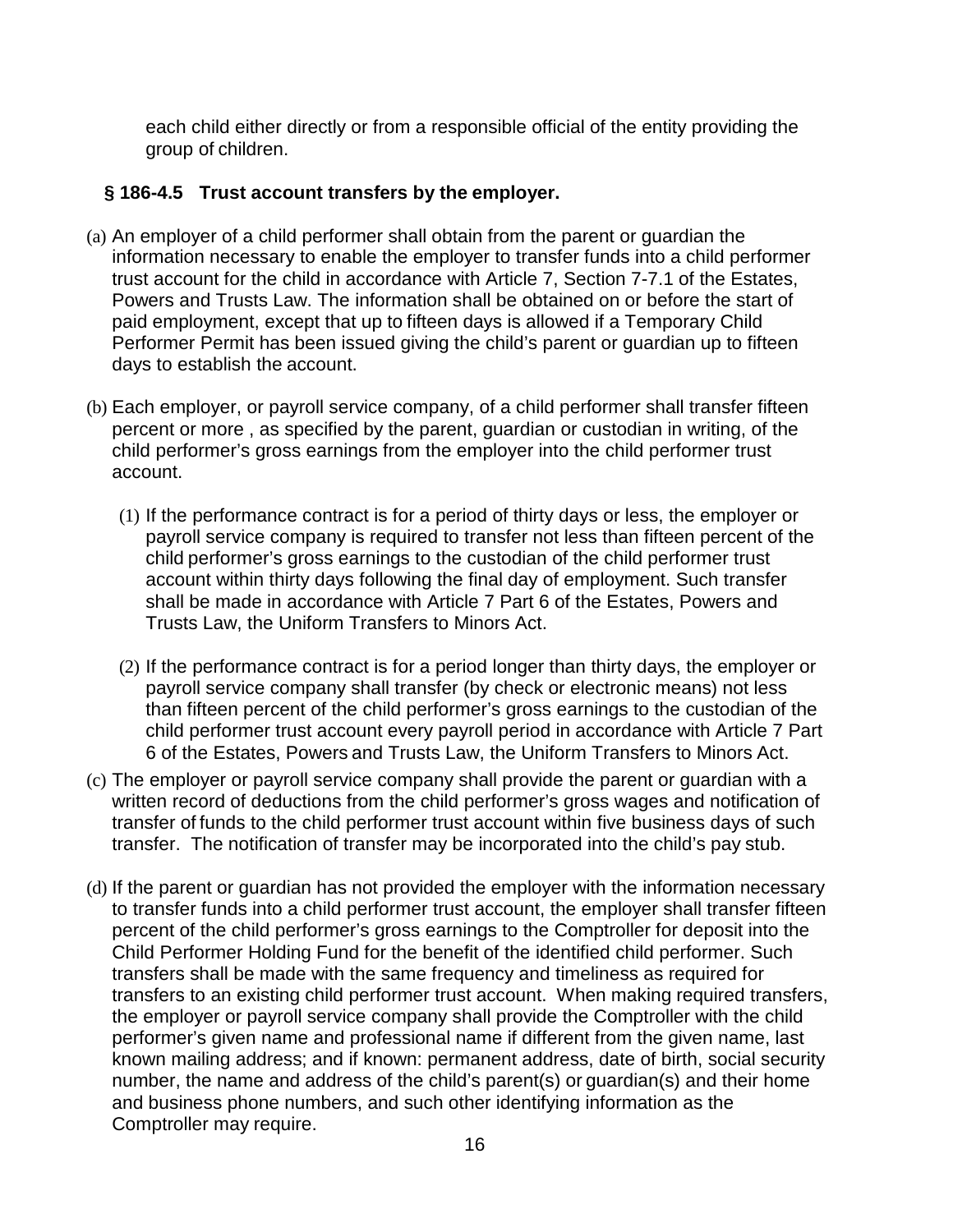## **§ 186-4.6 Provision for a responsible person.**

(a) Every child performer under the age of 16 shall be assigned a responsible person at least 18 years of age, whose duties shall be to accompany the child throughout the work day and to

monitor the child's safety and well-being. The employer shall allow the responsible person to be within sight or sound of the child at all times during the workday.

- (b) Except as otherwise provided in this section, the parent or guardian shall designate the responsible person and may choose to serve as the responsible person for his or her own child under the age of 16. The parent or guardian may designate another adult at least 18 years of age, including another child performer's parent or guardian, to serve as the responsible person for the first parent's or guardian's child.
- (c) If a parent or guardian fails to designate a responsible person, or a child under 16 is without a responsible person on any day, the employer shall designate a responsible person for that child. Such responsible person may be responsible for more than one child.
- (d) Notwithstanding subsections (b) and (c) of this section, in live theater or other live performance, where it is physically impracticable for the employer to permit a responsible person designated by the parent or guardian to accompany a child under 16, the employer may either employ a responsible person for the child or provide the responsible person designated by the parent or guardian with facilities to observe and hear the child through electronic or other appropriate means, or both. Where the employer elects to employ a responsible person, the employer shall notify the parent or guardian in writing of the name of the responsible person, who may be responsible for more than one child, and shall, at the employer's election, either:
	- (1) Obtain the written agreement of the parent or guardian, which shall not be unreasonably withheld or delayed; or
	- (2) Provide the parent or guardian with an opportunity to object to the responsible person and provide a mechanism to timely address any reasonable objections in the best interest of the child.
- (e) The responsible person shall not be assigned any duty by the employer that interferes with the responsible person's duties to the child performer(s).
- (f) Notwithstanding the foregoing, when a group of children is employed under an Employer Certificate of Group Eligibility, the employer or the entity providing the group of children must provide at least one responsible person for every 20 children under the age of 16 or fraction thereof, to accompany the group throughout the work day and to monitor the children's safety and well-being. Parents or other adults over 18 years of age may serve as responsible persons for the group.
- (g) Nothing in this section shall diminish the employer's responsibility to ensure the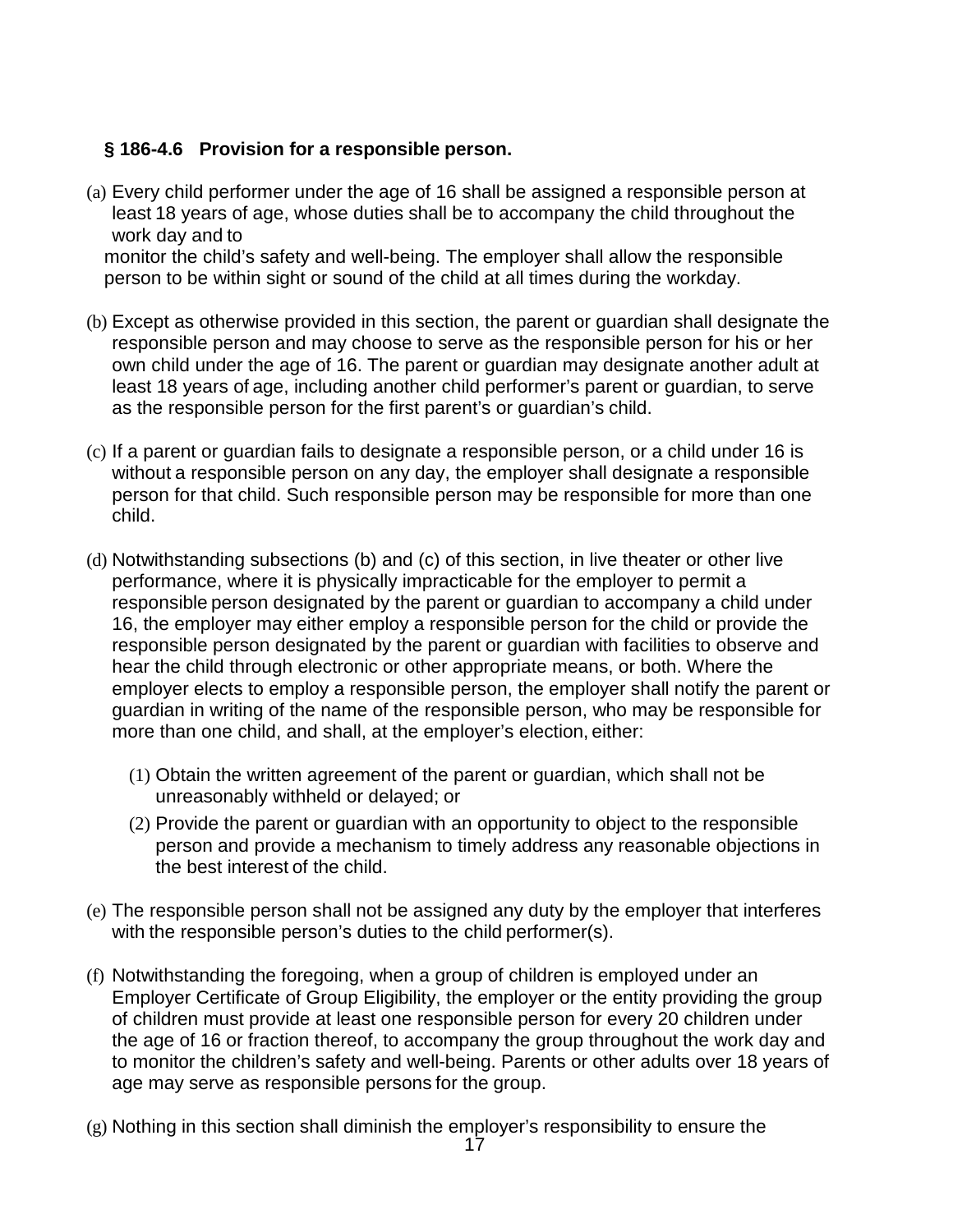safety and well being of child performers.

## **§ 186-4.7 Provision of a nurse for certain infants.**

(a) When child performers between the age of fifteen days and six weeks of age are employed, a nurse and a responsible person must be provided for each three or fewer babies. When infants from age six weeks to six months are employed, one nurse and one responsible person must be provided for each ten or fewer infants. Such nurse shall be a Registered Nurse with significant experience in pediatric practice.

## **SUBPART 186-5 EDUCATIONAL REQUIREMENTS**

#### 186-5.1 Educational requirements.

#### **§ 186-5.1 Educational requirements**

- (a) No child performer who is required by law to be enrolled in and attend school shall be without educational instruction and unemployed for a period longer than ten consecutive days while the school of enrollment is in session.
- (b) A child performer employed in the state of New York shall fulfill the educational requirements applicable to the school district in which he or she resides or the private school that he or she attends, including those relating to minimum attendance and academic requirements.
- (c) Nothing in this Subpart shall limit the authority of a child's school officials, in cooperation with the parent or guardian, to develop alternative methods by which a child performer may satisfy his or her educational requirements.
- (d) The requirements of this Subpart shall not apply to children employed under an Employer Certificate of Group Eligibility.
- (e) The requirements of paragraphs (e)(1) through (e)(12) below shall apply to a child performer only on school days and only when the child performer is not otherwise receiving educational instruction due to his or her employment schedule. They shall apply to home-schooled and distance education students, except as otherwise provided in (e)(4), as well as to children being instructed by a teacher provided by the employer.
	- (1) The employer shall provide a child performer with time during the workday to enable the child to fulfill his or her educational requirements. The educational time shall average at least three hours per school day, on a weekly basis.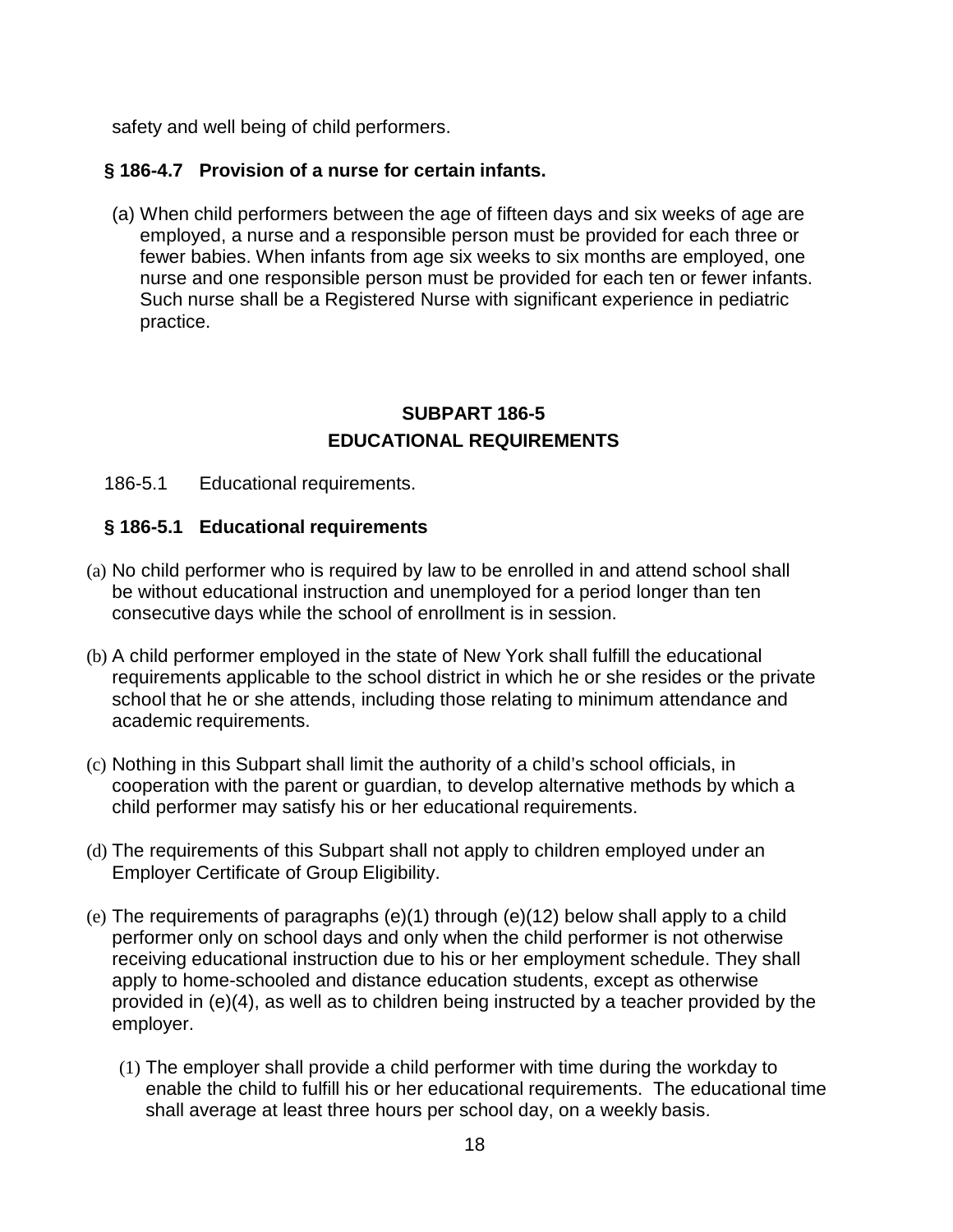- (2) The employer shall set aside space(s) where instruction, tutoring and study can take place. Such space(s) shall be clean and well lit and shall have sufficient work surfaces, chairs, equipment and supplies necessary for instruction.
- (3) During periods of instruction, tutoring and study, the space set aside shall be used exclusively for those purposes. Persons not participating in those activities shall not be allowed in the space, except for a responsible person choosing to remain within sight or sound of a child performer, subject to the approval of the teacher in conjunction with the production company. A parent, guardian or other person tutoring a home-schooled child shall be provided appropriate space to do so.
- (4) The employer shall provide a teacher to a child performer, other than a homeschooled or distance education student who is receiving appropriate instruction during the school day through those means:
	- (i) from the third day of missed educational instruction through the remainder of the child's employment in the production; or
	- (ii) from the first day of missed educational instruction through the remainder of the child's employment in the production, if the child was guaranteed three or more consecutive days of employment.
- (5) The provided teacher must either be certified or have credentials recognized by the State of New York. A check shall be conducted of New York State and national sex offender registries, and the results shall be considered in accordance with Article 23-A of the Correction Law.
- (6) A provided teacher shall provide instruction to the child or children for an average of at least three hours per school day on a weekly basis. A minimum of one hour of instruction shall be provided on each school day. No period of less than twenty minutes duration shall count as school time. On any day that the minor attends his or her regular school, the employer shall count no more than three hours of the hours attended per day at the minor's regular school as school time.
- (7) Extra teaching time above three hours per day provided to the child performer may be "banked" and "spent" on another day in the same week or another week, subject to the following limit: no more than five hours of banked teaching time may be carried over from week to week.
- (8) The employer shall provide at least one teacher for every ten children or fraction thereof required to be taught at the workplace. For each group of up to ten students, the employer shall provide at least one teacher who is appropriately certified or otherwise competent to teach students in the applicable grade ranges and subject areas, as determined by the school district or non-public school in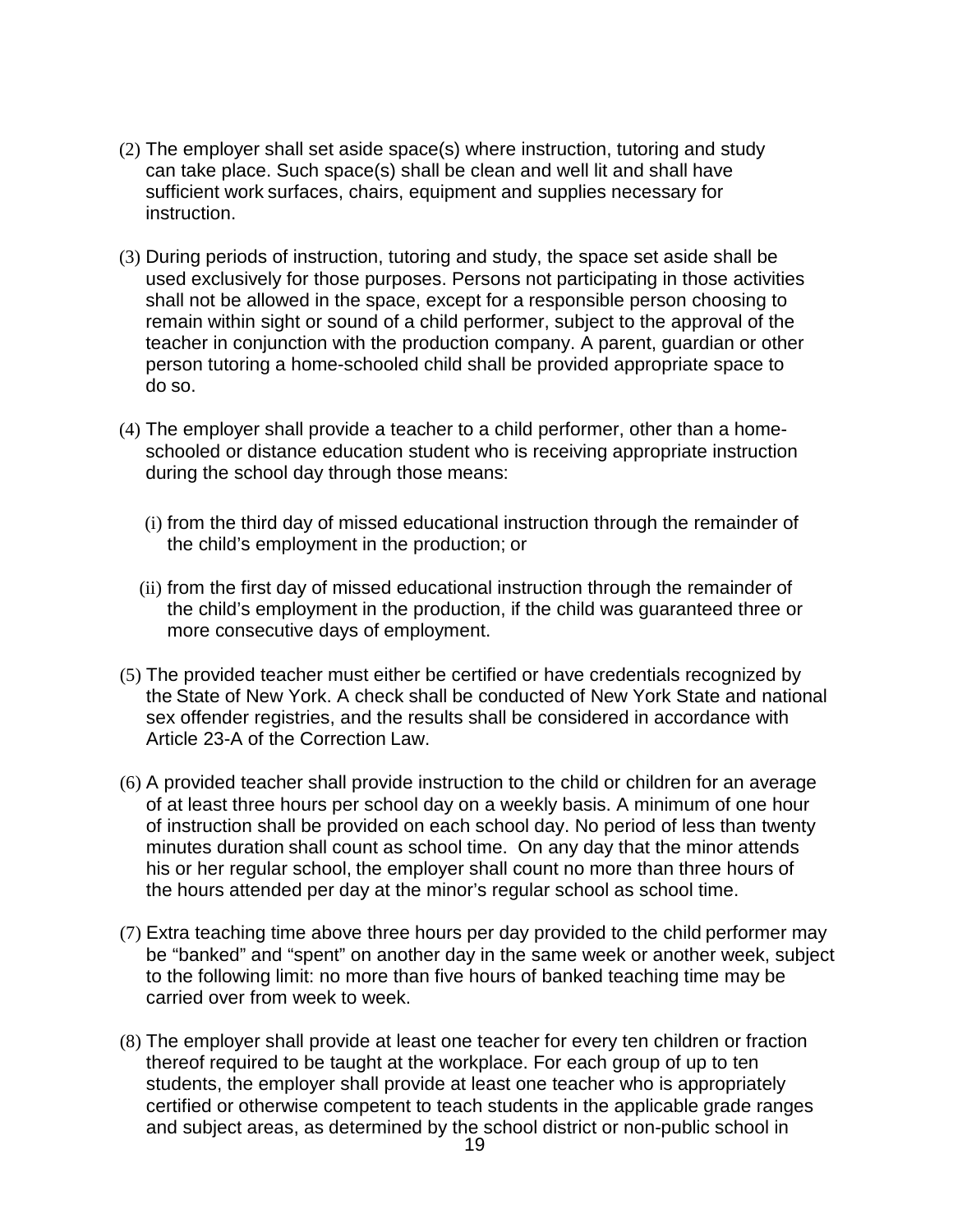which the child is enrolled.

- (9) The employer shall require the teacher to prepare written reports for each student whom the teacher has taught, covering dates and hours of attendance, lesson plans performed, grades, etc. The teacher shall give or send these reports to the minor's parent or guardian and to the school district in which the minor resides or the private school that the minor attends, at intervals required by the school and at the end of the minor's employment.
- $(10)$  It is the responsibility of the child performer's school, the parent or quardian, and the provided teacher to work together to determine and carry out the child performer's education plan and curriculum.
- (11) The teacher shall give the employer a copy of the record of dates and hours of instruction for each child performer. The teacher shall not give the employer any other educational information regarding an individual child without first obtaining written parental consent. A parent or guardian may discuss any extra educational support or specialized teaching his or her child performer needs with the employer and/or may give written consent allowing the teacher to discuss such needs with the employer.
- (12) If the school that the child performer usually attends starts:
	- (i) less than nine hours after his or her dismissal time from work in live theater or other live performance, or
	- (ii) less than twelve hours after his or her dismissal from work outside of live theater or other live performance,

the child performer shall be instructed the following day at the employer's place of business, except that the parent or guardian shall have the option of having the child performer attend instruction at the school that he or she usually attends on such days.

- (f) During any hiatus or layoff period of six days or less occurring while school is in session, the employer shall continue to provide a teacher pursuant to the requirements of this section to a child performer who was receiving instruction from a set or location teacher and who is working more than 100 miles from his or her regular school, unless the child returns to attend his or her regular school.
- (g) A child performer receiving instruction from a teacher provided by the employer pursuant to this section shall not be declared absent from school while working pursuant to the permitting and education requirements of this Part. The school district in which the child performer resides and attends school shall determine whether it will accept the student's work, grades and/or credit that the child performer completes pursuant to this section.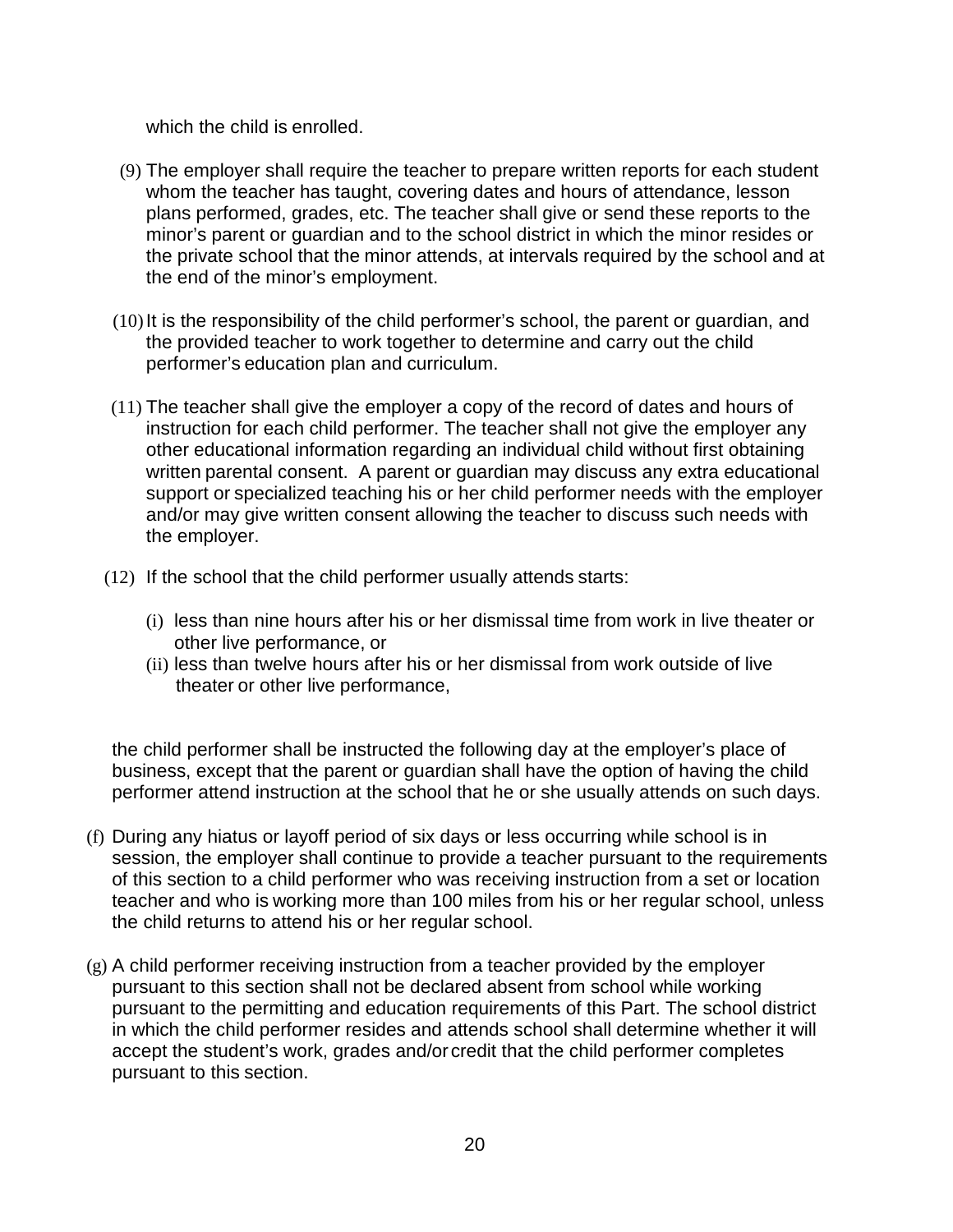#### **SUBPART 186-6 HOURS AND CONDITIONS OF WORK**

Sec.

- 186-6.1 General conditions.
- 186-6.2 Hours and days of work.
- 186-6.3 Meal periods.
- 186-6.4 Rest and recreation.
- 186-6.5 Safety and health.

#### **§ 186-6.1 General conditions.**

No employer shall employ a child performer in any activity that may be hazardous or detrimental to the physical or mental health, morals, education, or general welfare of the child performer.

Infants under fifteen days old may not be employed as child performers.

## **§ 186-6.2 Hours and days of work.**

- (a) Outside of live theater and other live performance, a child performer may be employed no earlier than 5:00 a.m. on any day, no later than 10:00 p.m. on evenings preceding school days, and no later than 12:30 a.m. on the mornings of non-school days.
- (b) In live theater and other live performance, a child performer may be employed no earlier than 5:00 a.m. on any day, no later than 12:00 midnight on evenings preceding school days, and no later than 12:30 a.m. on the mornings of non-school days.
- (c) A child performer shall receive at least twelve hours rest between the time that the child performer is dismissed on one workday and the time that the child performer is required to be at the place of employment the following day. When a child performer provides services at his or her residence, the child performer shall receive a break of at least twelve hours between the time the child performer is not required to provide services on one day and the child performer resumes providing services the following day.
- (d) For the purpose of enabling a one-day assignment to be completed, for child performers from six months through seventeen years of age, the maximum daily hours of work and of presence at the workplace allowed in this section may be increased by up to two hours but the child cannot then work the following day.
- (e) On days when a child performer works after attending school, the maximum daily hours of presence at the workplace allowed in this section is reduced by three hours. When a child performer provides services at his or her residence after attending school, the maximum daily hours for providing services is reduced by three hours.
- (f) In all covered employment, a child performer under six years of age is limited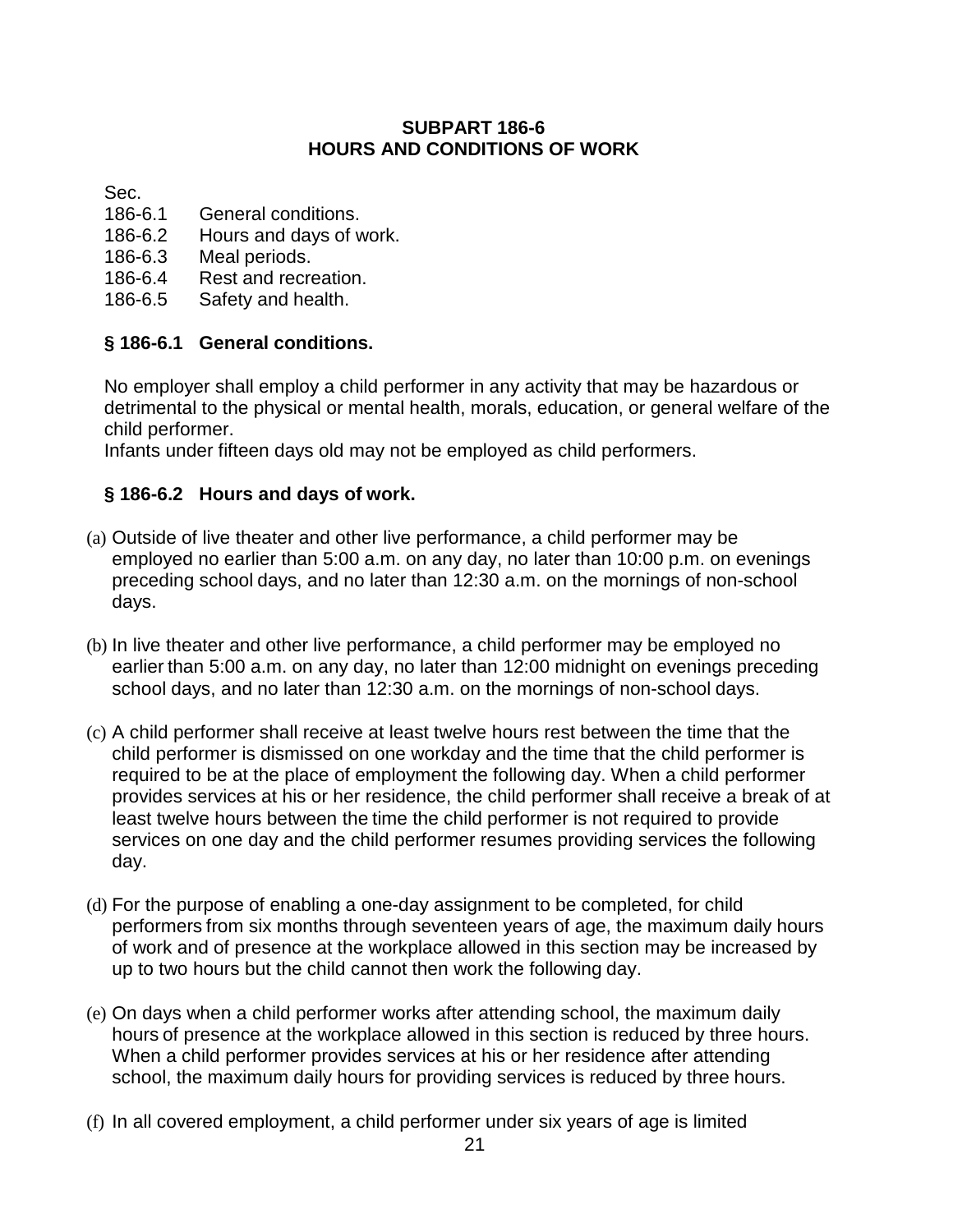to the following hours:

- (1) Infant child performers at least fifteen days but not yet six months of age may be permitted to remain at the place of employment for a maximum of two hours per workday. The day's work shall not exceed twenty minutes.
- (2) Child performers at least six months but not yet two years of age may be permitted at the place of employment for a maximum of four hours per workday. Such fourhour period shall not consist of more than two hours of work; the balance of the period shall be rest and recreation.
- (3) Child performers at least two years but not yet six years of age may be permitted at the place of employment for a maximum of six hours per workday. Such sixhour period shall not consist of more than three hours of work; the balance of the period shall be rest and recreation and/or education.
- $(g)$  In live theater and other lives performance, a child performer at least six years but not yet eighteen years of age:
	- (1) may be permitted at the place of employment for a maximum of ten hours per day during the production's rehearsal period, its official opening day, and throughout the duration of its run. The ten-hour period may include no more than eight hours of work when school is in session and nine hours of work when school is not in session. All of the educational requirements of Subpart 186-5.1 must nevertheless be met. The maximum hours of work set forth above assume that sufficient educational hours will be banked as provided for by section 186-5.1(e)(7); and
	- (2) may be permitted at the place of employment for a maximum of twelve hours per day during the period of technical rehearsals and preview performances. The twelve-hour period may include no more than seven hours of work when school is in session and nine hours of work when school is not in session.
- (h) Outside of live theater and other live performance, a child performer at least six years but not yet nine years of age may be permitted at the place of employment for a maximum of eight hours per workday. When school is in session, the eight-hour period shall include no more than four hours of work, at least three hours of schooling, and up to one hour of rest and recreation. When school is not in session, the eight-hour period shall include no more than six hours of work and up to two hours of rest and recreation.
- (i) Outside of live theater and other live performance, a child performer at least nine years but not yet sixteen years of age may be permitted at the place of employment for a maximum of nine hours per workday. When school is in session, the nine-hour period shall include no more than five hours of work, at least three hours of schooling, and up to one hour of rest and recreation. When school is not in session, the nine-hour period shall include no more than seven hours of work and up to two hours of rest and recreation.
- (j) Outside of live theater and other live performance, a child performer at least sixteen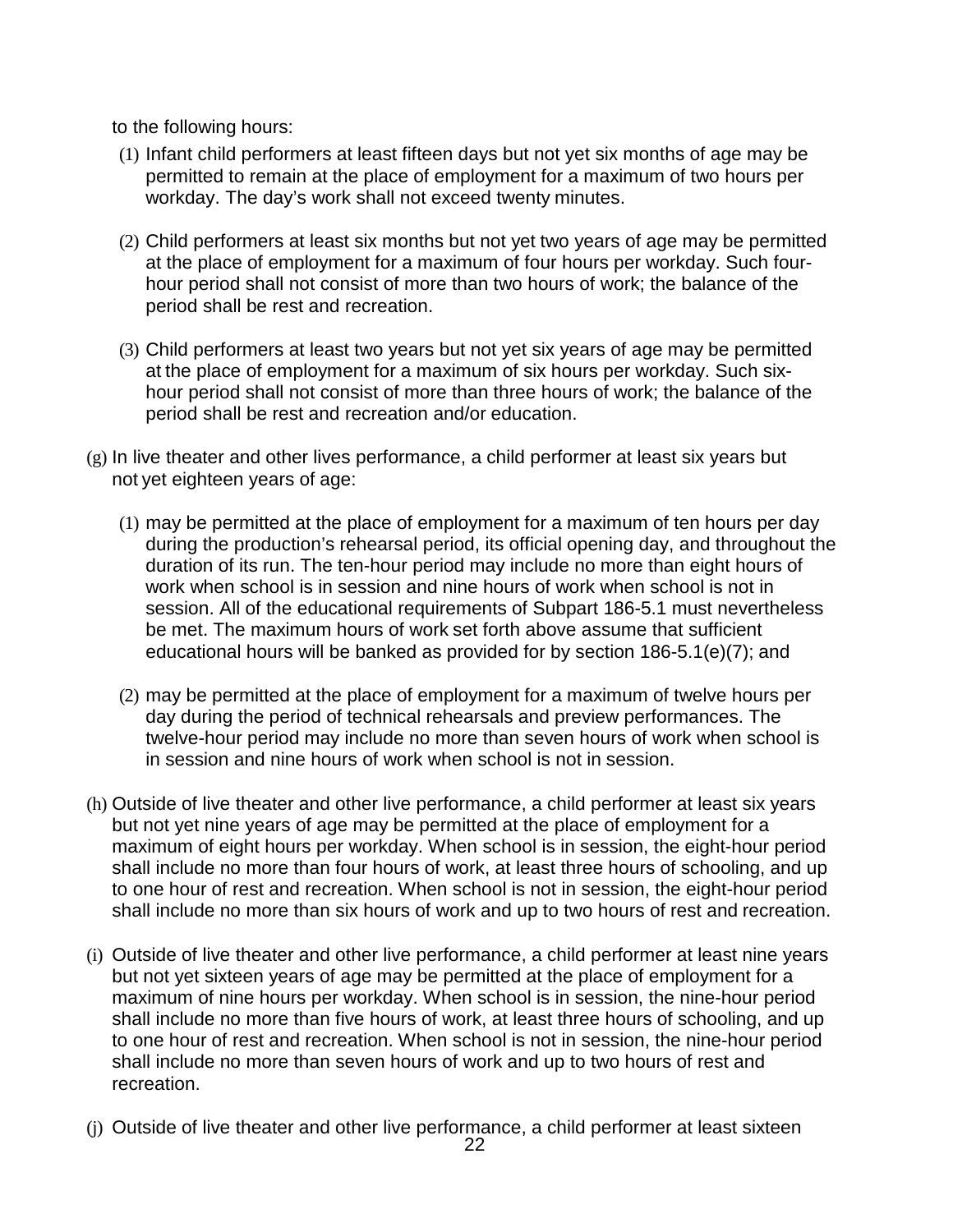years but not yet eighteen years of age may be permitted at the place of employment for a maximum of ten

hours per workday. When school is in session, the ten-hour period shall include no more than six hours of work, at least three hours of schooling, and up to one hour of rest and recreation. When school is not in session, the ten-hour period shall include no more than nine hours of work and up to one hour of rest and recreation.

- (k) In all covered employment, when any child performer at least fourteen years but not yet eighteen years of age obtains permission from school authorities to work during school hours for up to two consecutive days, the working hours for such child performer during either or both of such days may be extended to but shall not exceed eight hours per day.
- (l) The employment time limits specified in this Subpart shall apply to the child performer and not to any one employer. Thus, a child performer whose employment is limited to 7 hours of work and 9 hours of presence at the work place per day may not exceed these limits if working for more than one employer in the same day. The child performer's parents or guardians bear the responsibility for ensuring that a child performer does not exceed his or her daily limits when working for more than one employer in the same day.
- (m) Employers shall keep a record of each child performer's starting and ending times, the amount of time present at the workplace, and the amount of time worked on each workday.
- (n) With respect to any child performer providing artistic or creative services at the child performer's residence, this Subpart shall not apply to the number of hours the child performer may be present at the residence, but shall instead apply to the number of hours the child performer may provide such services.

## **§ 186-6.3 Meal periods.**

- (a) The following provisions are in addition to Section 162 of the New York State Labor Law governing meal periods.
- (b) Meal periods are included in the hours of rest and recreation and the hours of presence at the workplace.
- (c) The time when the meal period occurs may not be more than 6 hours from the time the child performer is required to arrive at the place of employment or more than 6 hours from the end of the preceding meal period. When the child performer is providing artistic or creative services at the child performer's residence, the time when the meal period occurs may not be more than 6 hours from the time the child performer began providing such services.
- (d) If a child performer is required to eat on the premises, a suitable place for that purpose shall be provided by the employer.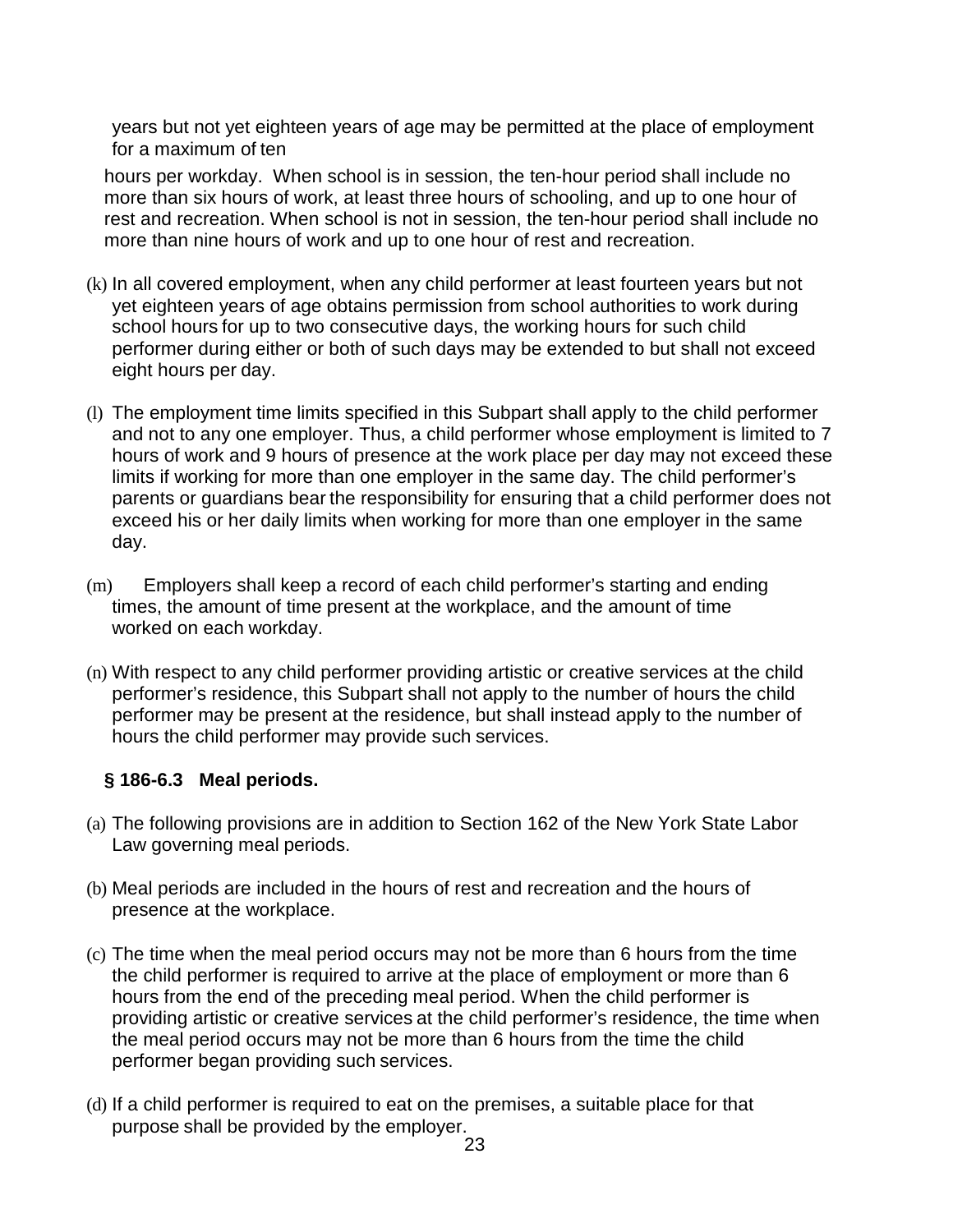## **§ 186-6.4 Rest and recreation.**

- (a) The employer shall permit all child performers to take at least ten minutes of the rest period time or down time to which they are entitled by Section 186-6.2 during every four hours of work time.
- (b) Rest and recreation time shall be provided in the middle of the work period to the extent practicable.
- (c) The employer shall provide a safe, clean, secure, and age-appropriate place for the child performer to play, rest, or study. The place shall include enough space to accommodate reasonable equipment and supplies brought by the parent or guardian, including stroller, crib, playpen, diapers, and food.
- (d) Where age appropriate, the employer shall provide a crib or playpen at the workplace, unless provided by the parent or guardian. The parent or guardian shall ensure that the child has access to sufficient nutritious food and diapers. The child's established feeding and sleeping routines shall be maintained, to the extent possible, including adequate opportunity and appropriate space for breastfeeding when it falls within the child's routine.
- (e) The employer may not hold child performers when work is finished in order to ensure the full rest and recreation time required by this Part is provided to the child performer.

## **§ 186-6.5 Safety and health of child performers.**

- (a) The employer shall provide the child performer and his or her parent or guardian with information and instruction to protect the health or safety of the child performer, including any potential hazards associated with the specific activities that he or she will be expected to perform. In addition, a child performer must be given adequate instruction and rehearsal time for the specific activities he or she is to perform in order to protect his or her health or safety.
	- (b) A child performer and his or her designated responsible person shall be given orientation

training to the workplace, other than the child performer's own residence, that is adequate and appropriate to their ages. Orientation training should include:

- (1) Health and safety precautions for the venue or location;
- (2) Traffic patterns backstage or on location;
- (3) Safe waiting areas for child performers backstage or on location;
- (4) Restricted areas;
- (5) Location of rest areas/rooms, toilets, makeup areas, and other relevant rooms;
- (6) Emergency procedures; and,
- (7) Employer designated persons to inform of hazardous conditions and what actions to take.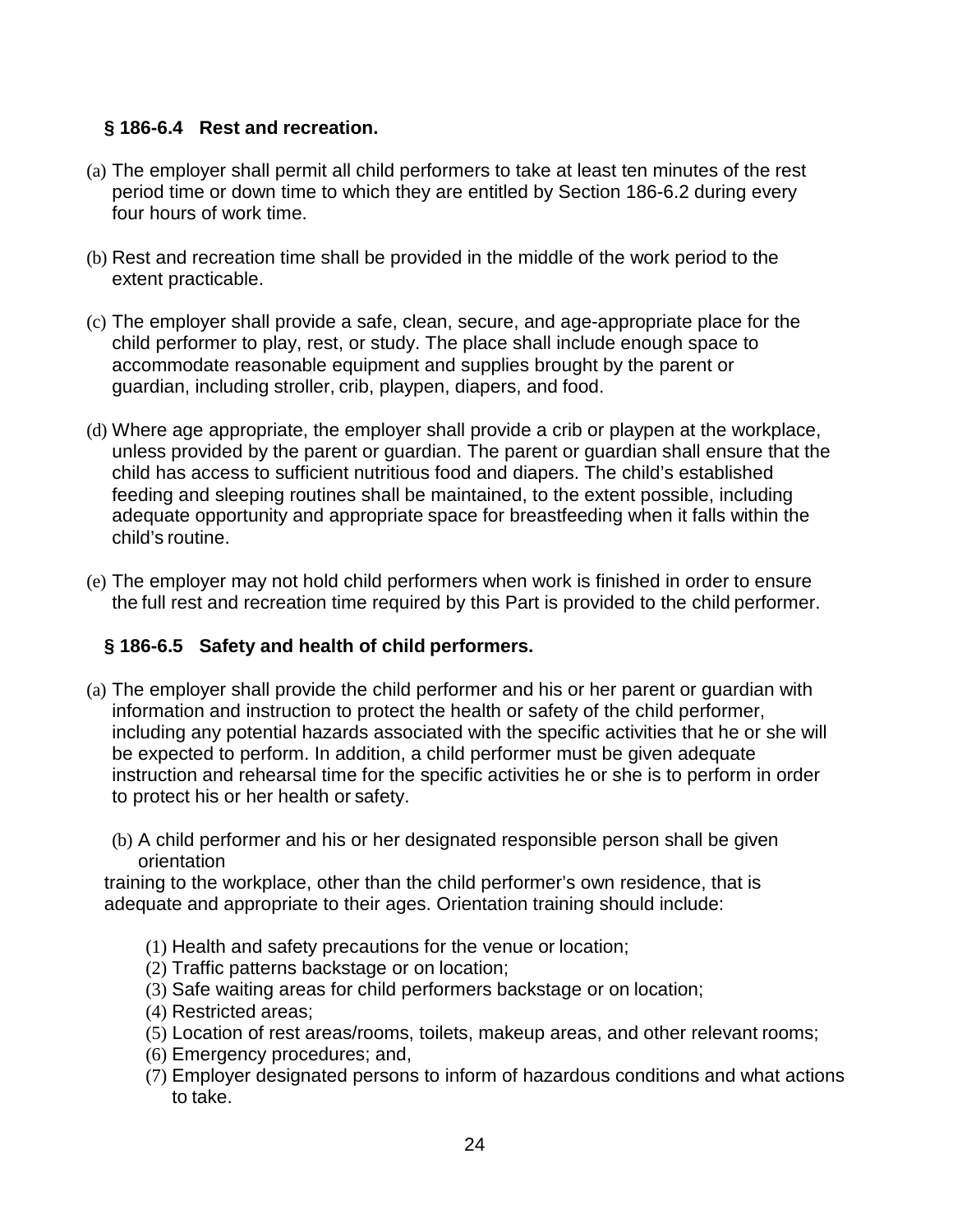(c) Notwithstanding the foregoing, when a group of children is employed under an Employer Certificate of Group Eligibility, the information required in subdivisions (a) and (b) of this

section shall be provided to the children and to the designated responsible person(s) for the group.

(d) In addition to the safety and health provisions that otherwise apply to child performers, a child performer younger than six months of age shall not be exposed to light of greater than one hundred (100) foot candlelight intensity for more than thirty (30) seconds at a time, shall not be exposed to sound of greater than eighty (80) decibels at any time, and shall not be exposed to sound of greater than seventy (70) decibels for more than 30 minutes.

## **SUBPART 186-7 RECORDS, CONTRACTS**

- 186-7.1 Contracts with more stringent requirements.
- 186-7.2 Maintenance and production of records.

### **§ 186-7.1 Contracts with more stringent requirements.**

Nothing in this Part shall prevent the employer of a child performer from complying with a collective bargaining agreement or other contract that establishes more stringent standards than those contained in this Part.

## **186-7.2 Maintenance and production of records.**

- (a) Every employer of a child performer shall, for not less than six years after the termination of a child performer's employment, maintain and preserve all records required by this Part and any other records required by Article 6, Section 195 of the New York State Labor Law.
- (b) Records required by this Part include all employer certificates, and for each child performer employed under a Temporary Child Performer Permit or Child Performer Permit:
	- (1) a copy of each Child Performer Permit;
	- (2) the child performer's given and professional names, last known mailing address, permanent address, date of birth, and social security number;
	- (3) the names and addresses of the parents or guardians and their home and business phone numbers;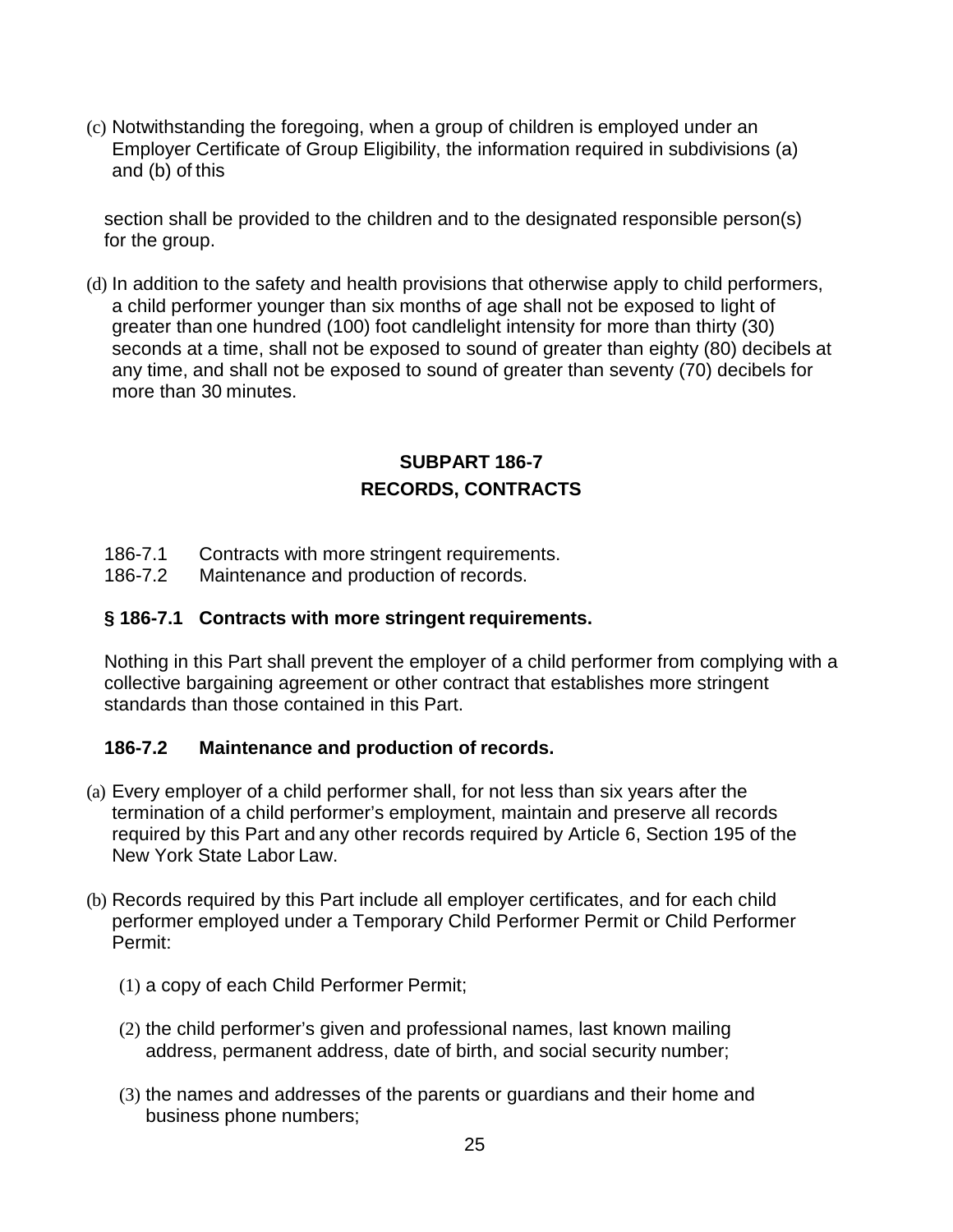- (4) the record of each child performer's starting and ending times, the amount of time present at the worksite, and the amount of time worked on each work day;
- (5) the amounts of gross wages earned and paid in each pay period, deductions, and net wages;
- (6) the amounts transferred into the Child Performer Trust Account, the account number, and the name and address of the financial institution holding the account;
- (7) the amounts transferred to the New York State Comptroller for deposit into the Child Performer Holding Fund;
- (8) the written agreements between parents or guardians and the employer on responsible persons, made in accordance with subsection 186-4.6(d)(1); and
- (9) the record of dates and hours of instruction provided to each child performer by a set or location teacher.
- (c) For each child employed under an Employer Certificate of Group Eligibility, the employer shall keep a record of:
	- (1) the name and physical and mailing addresses of any entity that has provided the group of children to the employer and the name, address, and phone number of a responsible official of the group;
	- (2) the written permission of a parent or guardian for every child participating, or the signed statement of a responsible official of the entity that has provided the group of children attesting that the entity has obtained and will keep such written permissions on file in its records; and
	- (3) if the employment is paid, the information listed in subsection (b) of this section, except items (1), (4), (8) and (9).
- (c) Every employer, including those who maintain their records at a place outside of New York State, shall make such records or sworn certified copies thereof available upon request of the Commissioner at the place of employment or at such other place within New York State as directed by the Commissioner.
- (d) All information and documents related to this Part shall be open to inspection by the Department, school attendance and truancy officers, the State Education Department or local school district, and the State Comptroller.
- (e) The failure to produce copies of any Employer Certificate or Child Performer Permit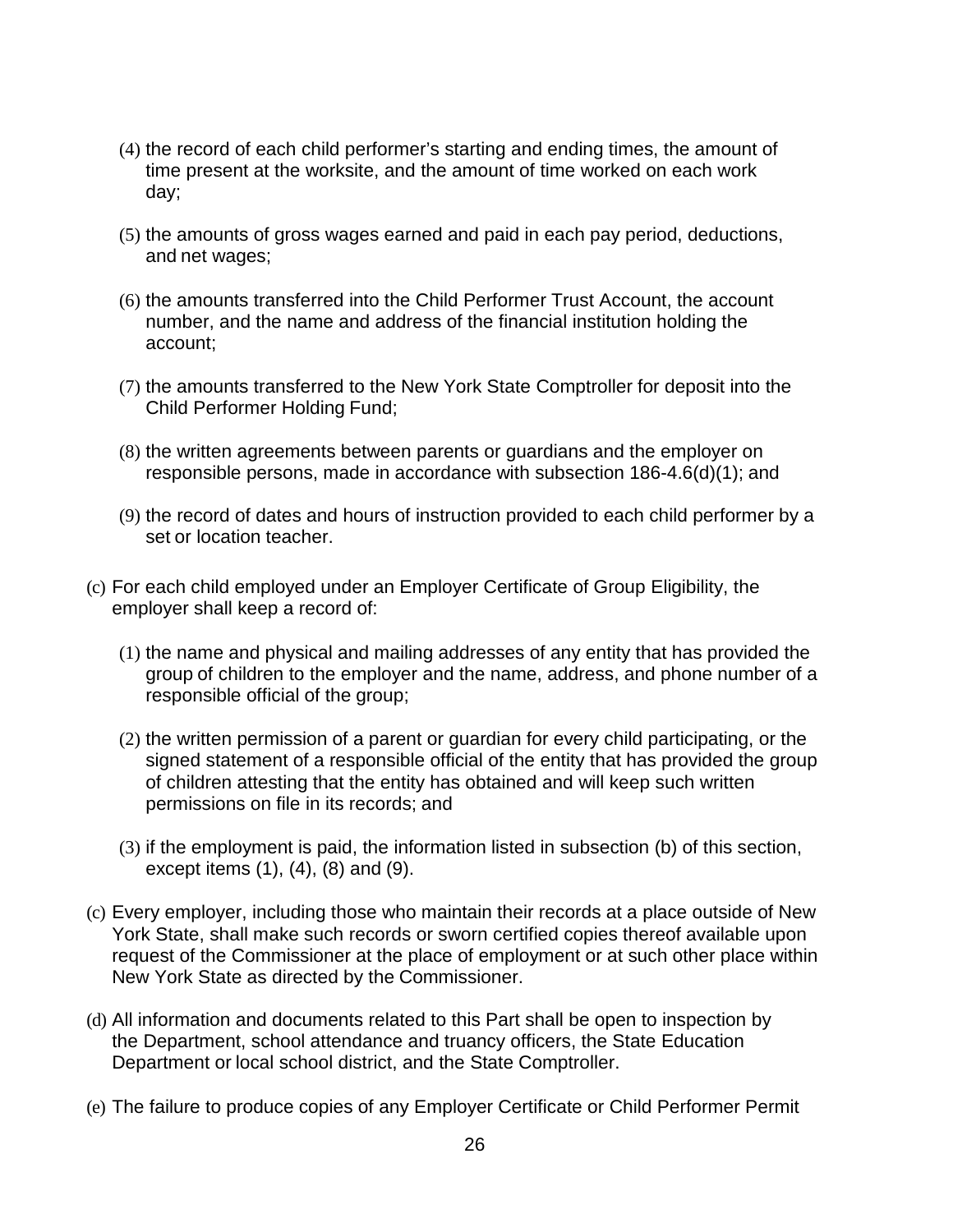upon demand of a representative of the Commissioner, a school attendance or truancy officer, a representative of the State Education Department or local school district, or the Comptroller shall be deemed to be prima facie evidence of the illegal employment of a child performer.

## **SUBPART 186-8 VARIANCES**

#### Sec. 186-8.1 Variances.

#### **§ 186-8.1 Variances.**

- (a) Where the employer would incur significant hardship in complying with one or more provisions of this Part he or she may apply to the Department for a variance from such provisions.
- (b) The request for a variance shall be in writing and shall spell out the specific reasons for the variance requested, the period of time the variance will be in effect, the performers affected by the variance, and any additional or alternative provisions the employer will make to protect the child performers in conformity with this Part.
	- (1) A request for variance shall be received in the Permits and Certificates Unit of the Division of Labor Standards of the New York State Department of Labor at the address or fax specified in section 186-4.3(f) no later than two business days before the requested modifications shall take effect. A request for expedited variance, received less than two business days before the requested modifications are to take effect, will be considered immediately by the Department to the greatest extent feasible.
	- (2) If the Commissioner approves, the Department shall issue a written notice to the employer of such approval. Such notice shall be kept at the place of employment and made available to representatives of the Department upon request.

#### **SUBPART 186-9 SUSPENSION OR REVOCATION OF PERMITS AND CERTIFICATES**

Sec.

- 186-9.1 Suspension or revocation of Employer Certificates of Eligibility.
- 186-9.2 Suspension or revocation of Child Performer Permits.
- 186-9.3 Notice and hearing.

#### **§ 186-9.1 Suspension or revocation of Employer Certificates.**

The Commissioner may suspend or revoke an Employer Certificate of Eligibility or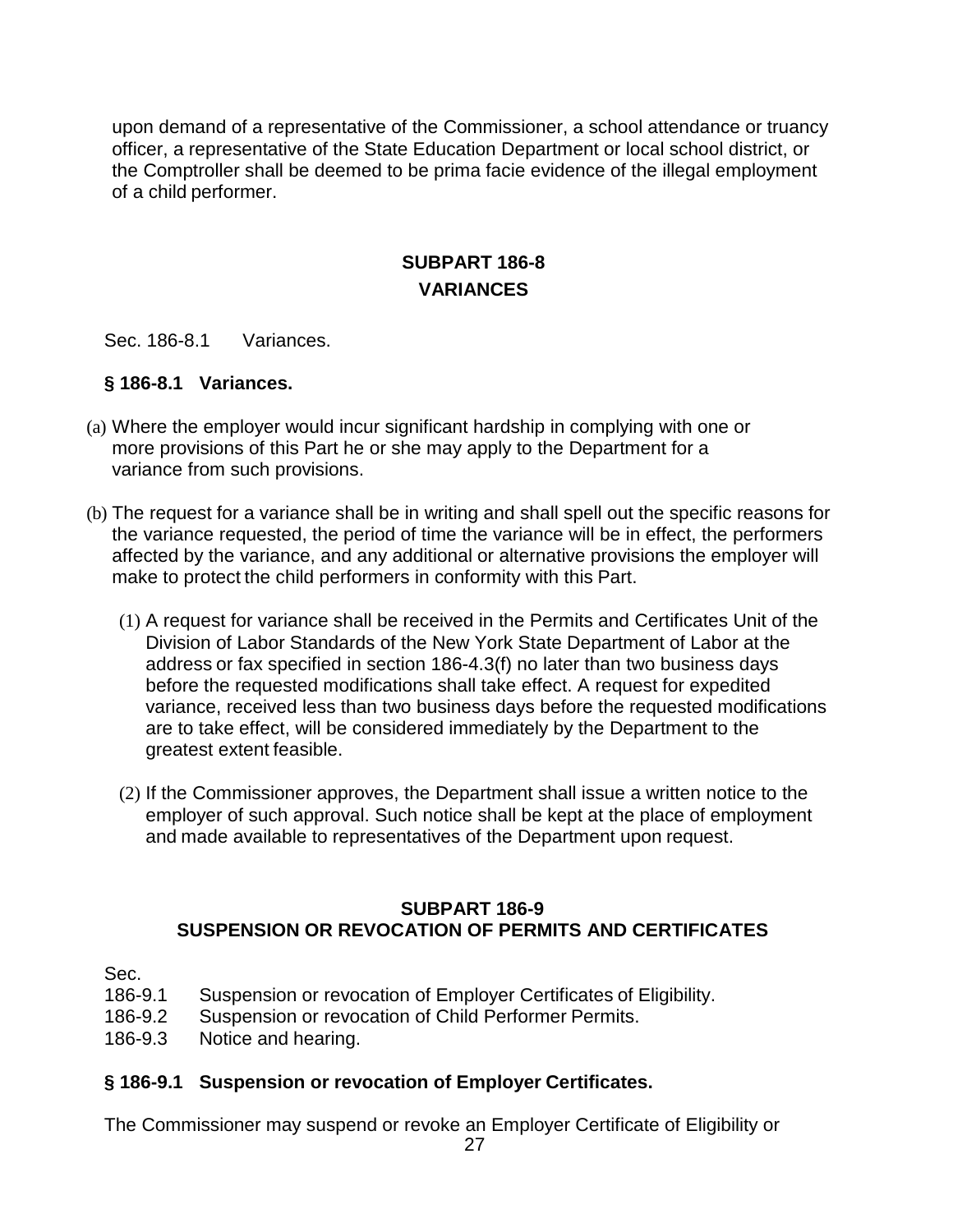Employer Certificate of Group Eligibility for good cause shown, or where it is shown that the employer:

- (a) provided inaccurate or false information on an application;
- (b) has committed a violation of this Part that may be hazardous or detrimental to the physical or mental health, morals, education, or general welfare of a child performer;
- (c) has not transferred the required earnings to the child performer's trust account or to the State Comptroller;
- (d) has caused the child performer to engage in or be scheduled to engage in an activity that may be hazardous or detrimental to the physical or mental health, education, morals, or general welfare of a child performer; or
- (e) being the holder of an Employer Certificate of Group Eligibility, employed a child without the written consent of that child's parent or guardian.

#### **§ 186-9.2 Suspension or revocation of Child Performer Permits.**

The Commissioner may suspend or revoke a Child Performer Permit for good cause shown or where it is shown that the parent or guardian of a child performer:

- (a) has provided inaccurate or false information on an application;
- (b) has committed a violation of this Part that may be hazardous or detrimental to the physical or mental health, education, morals, or general welfare of a child performer;
- (c) has not provided the required documentation of the establishment of a child performer's trust account to the employer, within fifteen days of the commencement of the child performer's employment; or
- (d) has caused the child performer to engage in or be scheduled to engage in an activity that may be hazardous or detrimental to the physical or mental health, education, morals, or general welfare of a child performer.

## **§ 186-9.3 Notice and hearing.**

- (a) Where the Commissioner intends to suspend or revoke a Child Performer Permit, notice shall be given to the parent or guardian of the child performer, and the parent or guardian shall be given an opportunity to be heard.
- (b) Where the Commissioner intends to suspend or revoke an Employer Certificate of Eligibility or Employer Certificate of Group Eligibility, notice shall be given to the employer, and the employer shall be given an opportunity to be heard.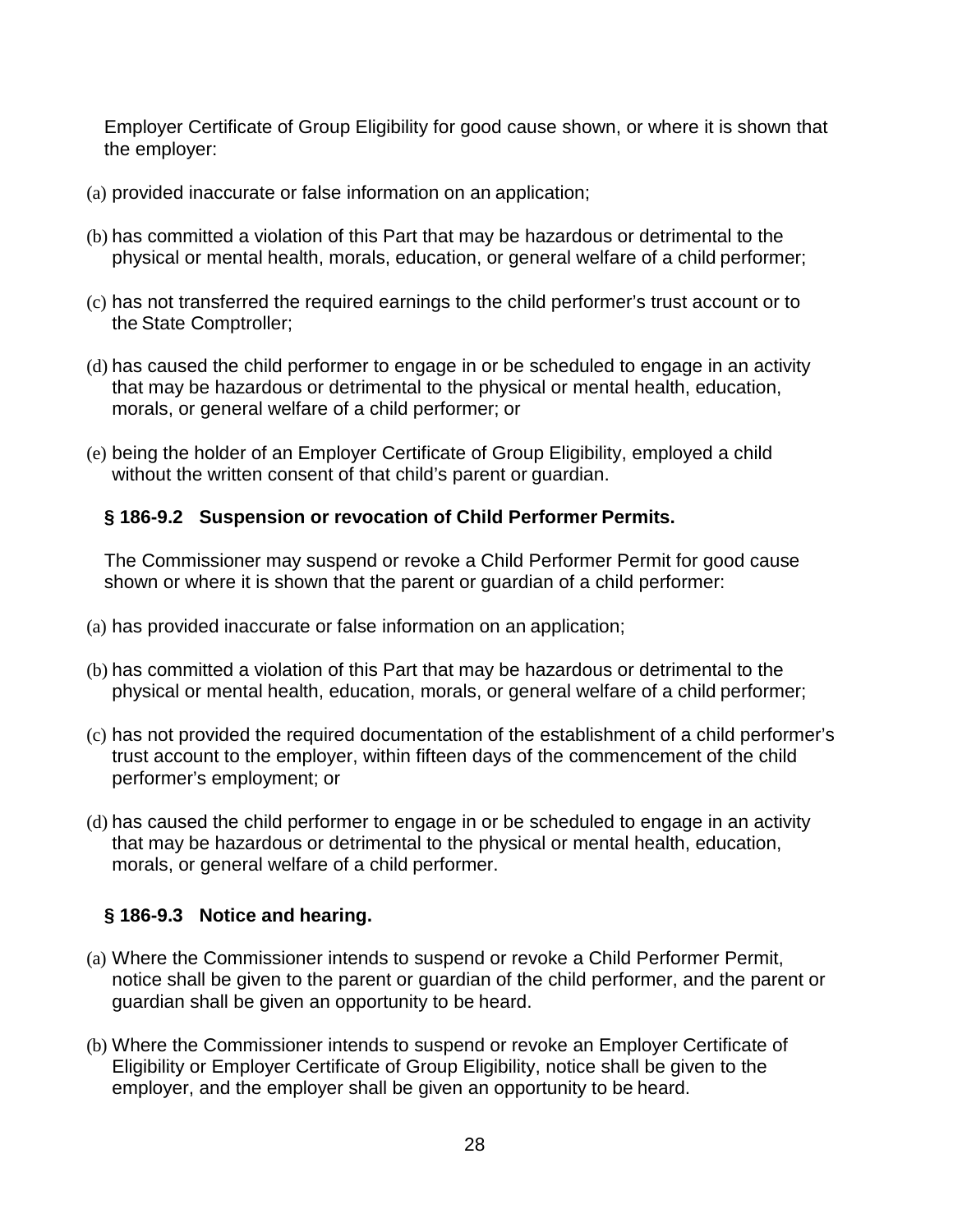- (c) Notice shall be given in writing and shall be mailed to the address specified on the application for the Child Performer Permit or Employer Certificate of Eligibility or Employer Certificate of Group Eligibility, or by personal service to a person of suitable age and discretion at that address or the place of employment.
- (d) The Commissioner shall schedule a hearing as soon as practicable for the employer, parent or guardian to be heard.
- (e) Notwithstanding the above, the Commissioner may summarily suspend a Child Performer Permit, or Employer Certificate of Eligibility, or Employer Certificate of Group Eligibility prior to a hearing when he or she has cause to believe that such summary suspension is in the best interests of the child performer, including but not limited to, the belief that the child performer has been or will be exposed to circumstances or events hazardous or detrimental to the physical or mental health, education, morals, or general welfare of the child performer. When the Commissioner takes such action, a hearing shall be scheduled within five business days to determine whether the summary suspension shall remain in effect, and, if so, under what terms and conditions and for what period of time.

## **SUBPART 186-10 PENALTIES AND APPEALS**

Sec.

- 186-10 Penalties and Appeals.
- 186-11 Effective Date.

## **§ 186-10 Penalties and Appeals.**

- (a) Where the Commissioner finds that a child performer's employer has violated any provision of Article 4-A of the Labor Law or of these regulations, the Commissioner may, in addition to revocation or suspension of the Employer Certificate of Eligibility pursuant to section 186-4.2 of this Part, issue an order describing the nature of the violation and assess a civil penalty therefor. Each violation shall constitute a separate offense.
- (b) The civil penalty shall not exceed \$1,000 for the first violation, \$2,000 for the second violation and \$3,000 for the third or subsequent violation.
- (c) In determining the penalty to be assessed against an employer, the Commissioner shall give due consideration to the size of the employer's business, the good faith of the employer, the gravity of the violation, the history of previous violations, and the failure to comply with other provisions of the Labor Law.
- (d) Any final order issued by the Commissioner under this Part shall be subject to review by the Industrial Board of Appeals pursuant to Labor Law, section 101 prior to any